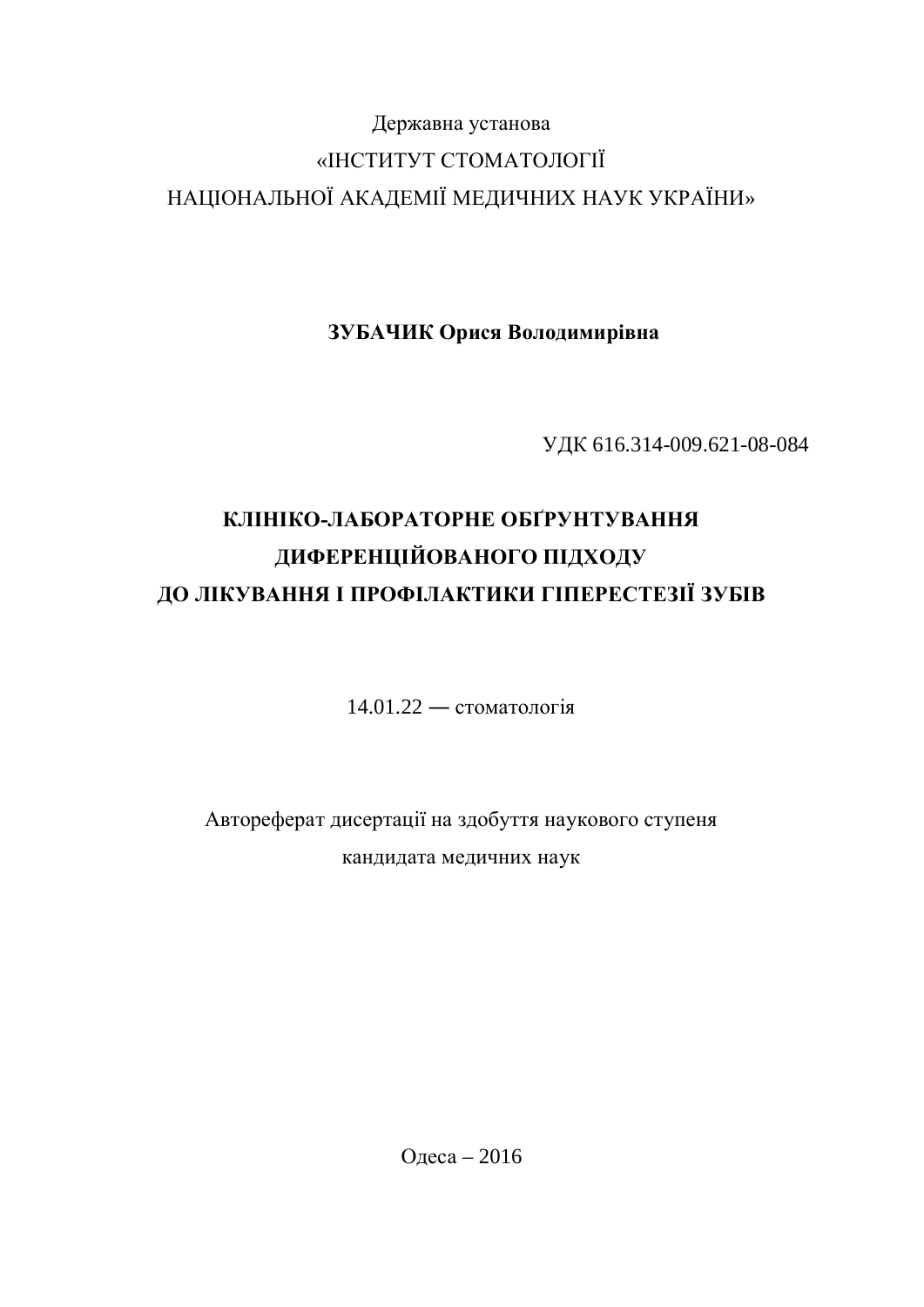Дисертацією є рукопис.

Робота виконана в Державній установі «Інститут стоматології НАМН України», м. Олеса.

## Науковий керівник:

доктор медичних наук, професор Терешина Тетяна Петрівна, Державна установа «Інститут стоматології НАМН України», м. Одеса, завідувач лабораторії гігієни порожнини рота

## Офіційні опоненти:

– доктор медичних наук, професор Ніколішин Анатолій Карлович, Вищий навчальний державний заклад України «Українська медична стоматологічна академія» МОЗ України, професор кафедри терапевтичної стоматології

– доктор медичних наук, професор Любченко Ольга Валеріївна, Харківська медична академія післядипломної освіти МОЗ України, професор кафедри стоматології, терапевтичної стоматології

Захист відбудеться 25 квітня 2016 р. о 13.00 годині на засіданні спеціалізованої вченої ради Д 41.563.01 в Державній установі «Інститут стоматології НАМН України» за адресою: 65026, м. Одеса, вул. Рішельєвська,11.

З дисертацією можна ознайомитись у бібліотеці Державної установи «Інститут стоматології НАМН України» (65026, м. Одеса, вул. Рішельєвська,11).

Автореферат розісланий 24 березня 2016 р.

Вчений секретар спеціалізованої вченої ради П.О. Бабеня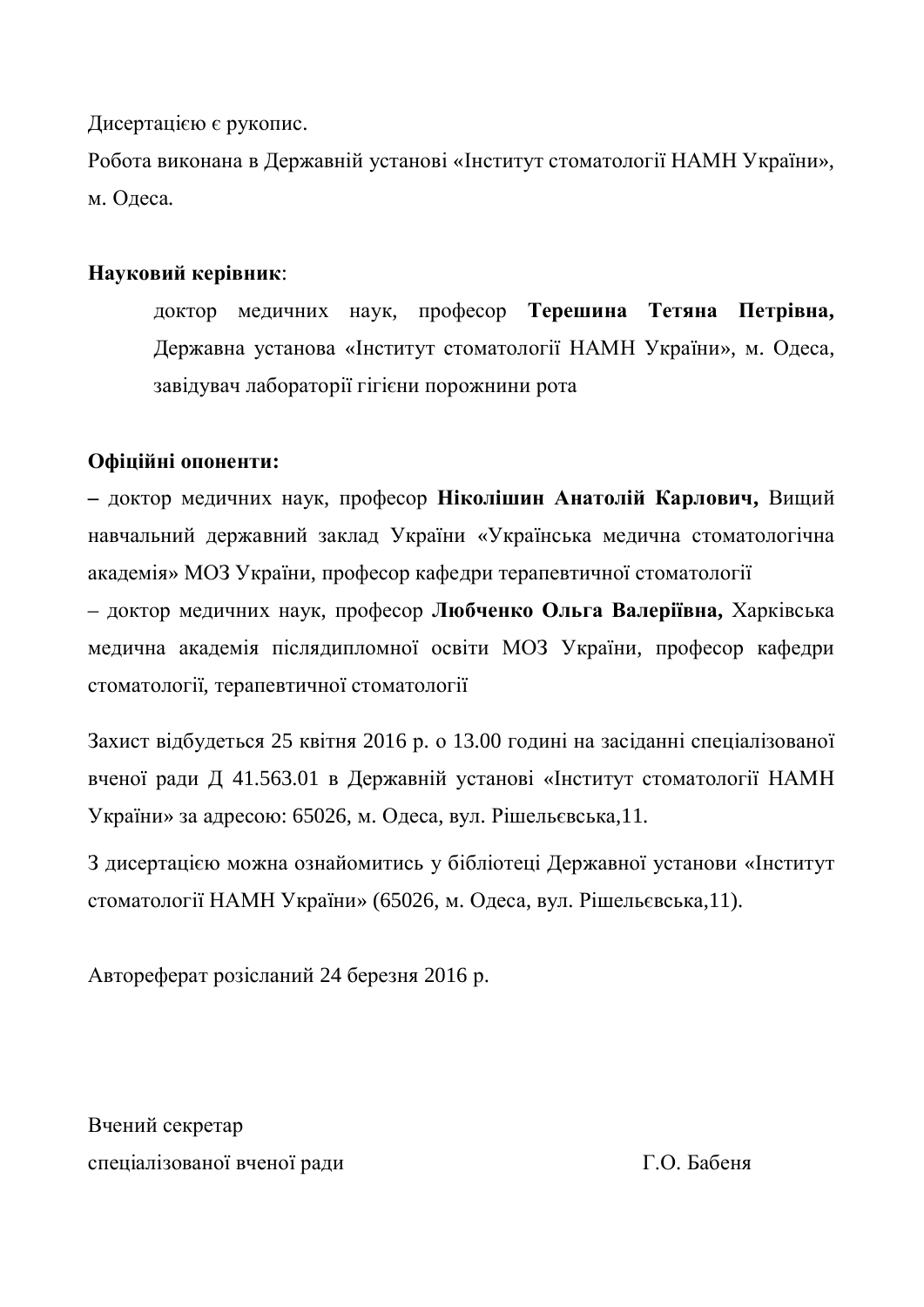## ЗАГАЛЬНА ХАРАКТЕРИСТИКА РОБОТИ

Актуальність теми. Гіперчутливість зубів є актуальною проблемою в стоматології. За даними різних авторів больові відчуття в області зубів у вілповіль на хімічні, термічні або механічні полразники виникають у лорослого населення від 3 % до 60 % випадків і ця цифра, за даними ВООЗ, неухильно зростає (Белоклицкая Г.Ф., 2007; Іваницький І.О., Ніколішин А.К., 2007; Bekes K. 2013; Bergamini M.R. et al., 2014; Zondeson R.A., 2014).

Хвороблива реакція зубів може бути обумовлена різними факторами загального і місцевого характеру, ендогенного і екзогенного походження (Bamise C.T., 2008; West N., 2014).

За етіологічним факторам розрізняють гіперестезію, пов'язану з втратою твердих тканин зуба і не пов'язану з втратою твердих тканин зуба. При цьому кожен з цих варіантів може проявлятися обмеженою або генералізованою системною формою.

Говорячи про гіперчутливість твердих тканин зубів доцільно розглянути деякі аспекти виникнення болю (Branström М., 1966). Фізіологія чутливості дентину заснована на тому, що його пронизують мільйони дентинних канальців, всередині яких знаходиться рідина, відростки одонтобластів, колаген, немієліновані нервові волокна. Підвищена чутливість (різкий біль) є результатом швидкого переміщення рідини в дентинних трубочках.

Підвищена чутливість емалі пов'язана з її дефектами. Одним з таких дефектів є ламелли – тонкі листи, багатші органічними речовинами. У молодому віці вони виглядають як пігментація, при дорослішанні і старінні організму людини вони перетворюються в тріщини. Останні являють собою ініціальні шляхи для проникнення рідини через емаль в пульпу і дентинні канальці, в результаті чого виникає підвищена чутливість емалі. Іншими дефектами емалі є емалеві пучки, що представляють собою білкові утворення, які не в повному обсязі мінералізуються при розвитку і мінералізації емалі. Є ще емалеві веретена, які є органічними залишками відростків одонтобластів, які проникають в емаль (Branström M., 1966; Shiau H.J., 2012; Trushkowsky R.D., 2014). Як вважають вчені, які займаються цією проблемою, емалеві ламелли, пучки і веретена відповідальні за утворення тріщин, що призводять до підвищеної чутливості емалі.

Принцип лікування гіперчутливості зубів заснований на припиненні роздратування нервових закінчень, що знаходяться в дентинних канальцях або пульпі зуба. Найбільш адекватним і фізіологічним методом слід вважати закупорювання тріщин емалі (ламелл) і відкритих трубочок (дентинних канальців) мінералами – фізіологічна або штучна мінералізація (Коваленко И.П., 2013, West N., 2014).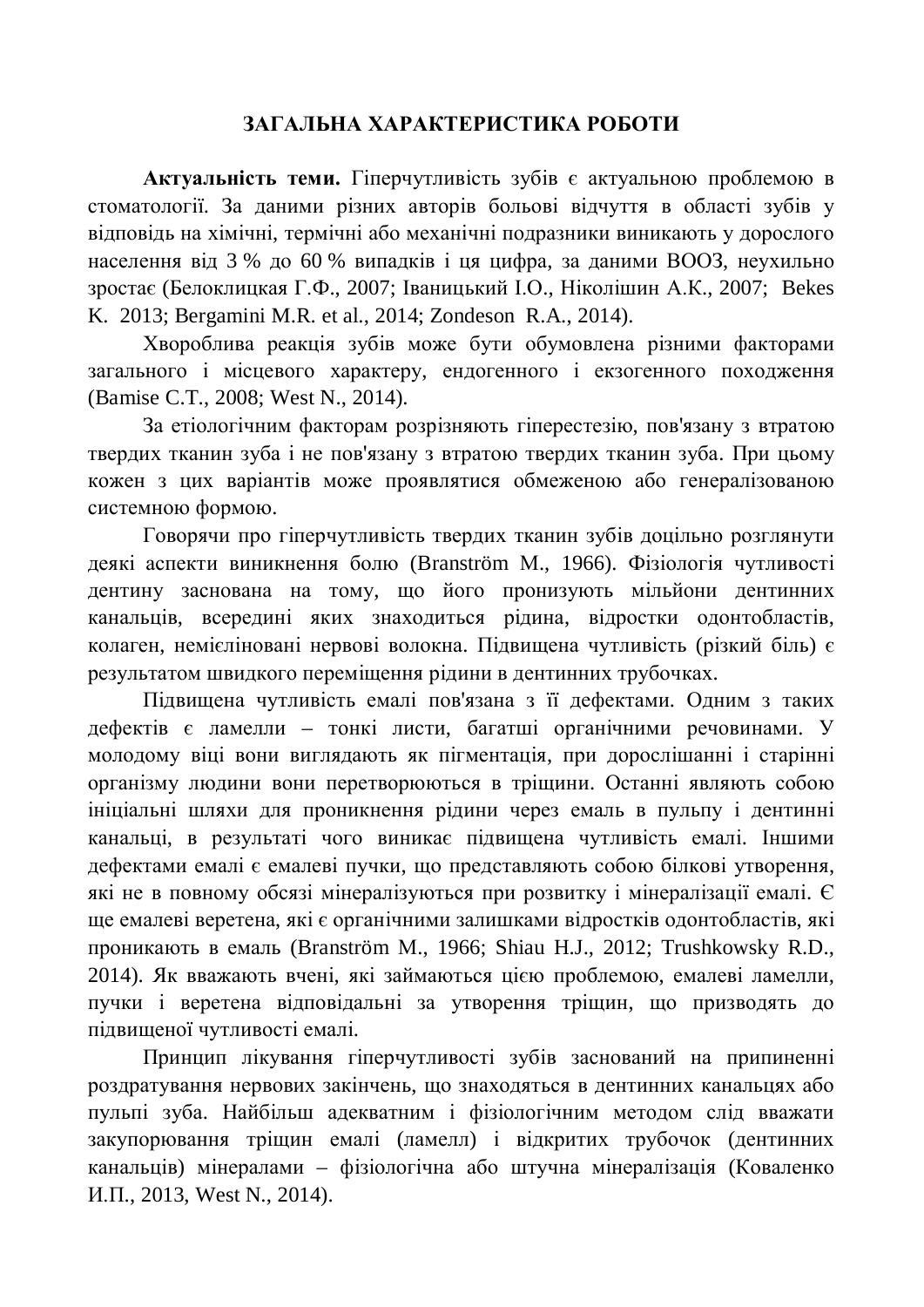Інший напрямок лікування пов'язаний з хімічними механізмами зниження підвищеної чутливості зубів, які або перешкоджають руху зубного ліквору, або безпосерелньо блокують нервові закінчення (Кузьмина Э.М., 2011; Величко Ʌɋ., 2012; Zondeson R.A., 2014).

Незважаючи на те, що існує багато різних думок механізму походження поверхневої болі зубів (нервова теорія, теорія одонтобластної провідності, гідродинамічна теорія та ін.), швидше за все вони пов'язані з роздратуванням нервових закінчень вілкритих лентинних канальців.

При лікуванні гіперестезії виділяють 3 напрямки: вплив на центральнру нервову систему (ЦНС) (седативні препарати, анальгетики, психотерапія), ослаблення нервової провідності (місцевоанестезуючі засоби) і місцевий вплив на зуб. Принцип місцевого лікування заснований, по-перше, на посиленні ремінералізації твердих тканин зуба (Коваленко И.П., 2013; Davari A. et al., 2013), однак це тривалий процес. Швидкий же ефект можливий за рахунок припинення доступу подразників до нервових закінчень, в основному – закупорці дентинних канальців, а також анестезуючого впливу на нервові закінчення (Козьменко А.Н., 2013; Davari A. et al., 2013).

На жаль, практично немає робіт, які обґрунтовують і конкретизують методи лікування при різній вираженості прояви больових відчуттів, поширеності, етіологічних чинників розвитку гіперестезії, реакції на різні подразники. Усе зазначене зумовило проведення досліджень, при цьому в якості робочої концепції прийнято наступне: лікування гіперестезії зубів, незважаючи на те, що воно має загальні принципи, що ґрунтуються на десенситайзерній і ремінералізуючій дії застосовуваних засобів, повинно бути індивілуалізоване.

Зв'язок з науковими програмами, планами, темами. Дисертація виконана відповідно до плану 2-х науково-дослідних робіт ДУ «Інститут стоматології НАМН України»: «Розробити комплекс заходів для корекції слиновиділення при знижений функції слинних залоз» (ДР № 0111U000512); «Розробити методи корекції мінеральної, мікробної та імунної систем гомеостазу порожнини рота для індивідуальної профілактики стоматологічної патології» (№ ДР 0114U000380). Здобувач був співвиконавцем окремих фрагментів зазначених тем.

Мета дослідження – підвищення ефективності профілактики і лікування гіперестезії зубів шляхом розробки патогенетично обґрунтованих лікувальнопрофілактичних комплексів і обтрунтування їх диференційованого застосування в залежності віл етіологічних чинників виникнення гіперчутливості, поширеності та локалізації процесу.

## Задачі дослідження:

1. Вивчити частоту зустрічаємості гіперестезії зубів на амбулаторному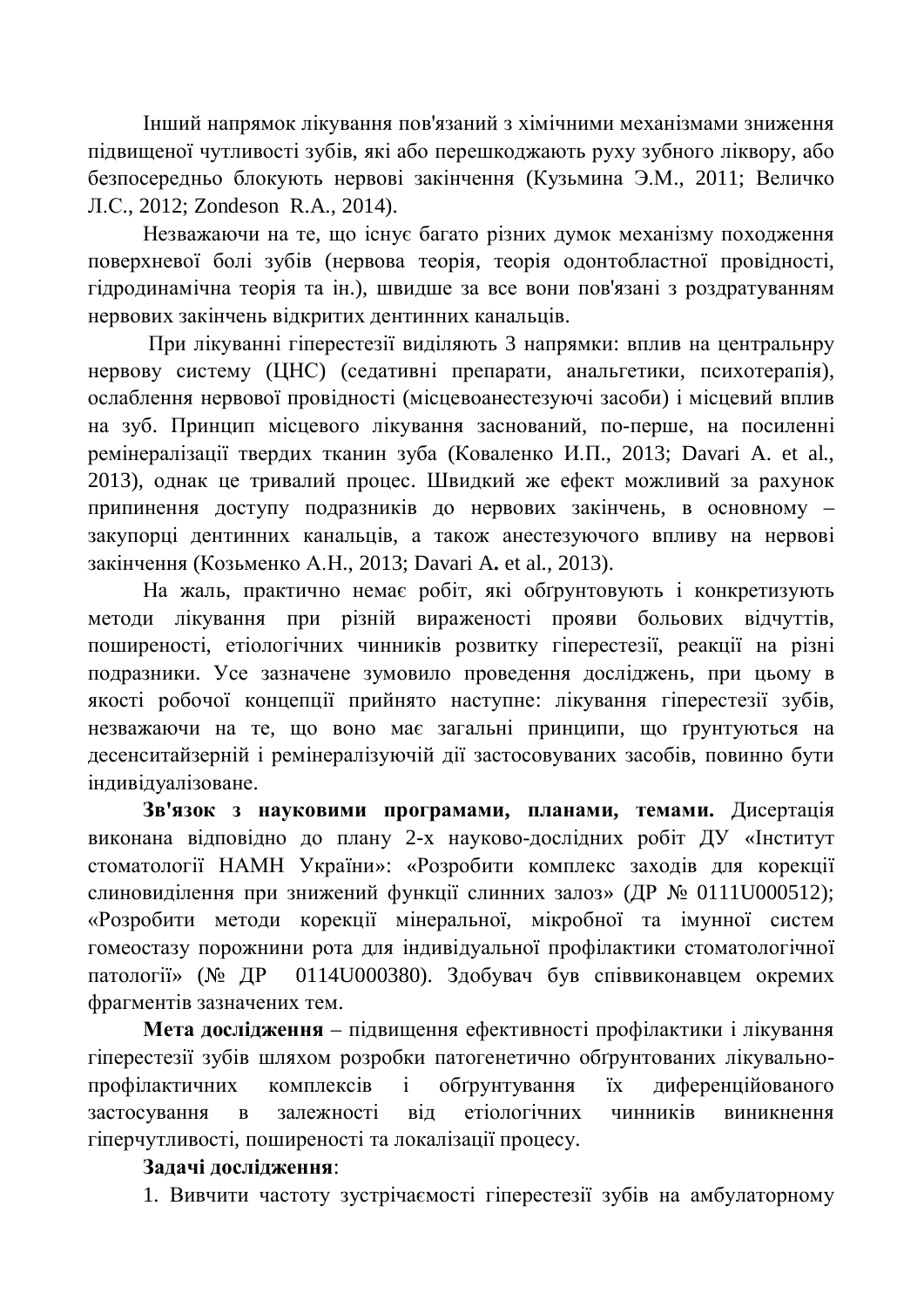стоматологічному прийомі і деякі соціологічні аспекти проблеми, що вілбиваються на якості життя.

2. Вивчити стоматологічний і соматичний статус осіб з гіперчутливістю зубів для з'ясування можливих причин розвитку гіперестезії зубів.

3. Провести комплекс досліджень для вивчення вираженості і характеру гіперчутливості зубів, специфічності локалізації гіперестезії при різних дефектах зуба, а також селективності реакції на різні подразники.

4. Розробити та обґрунтувати схеми лікувально-профілактичних комплексів при гіперестезії в залежності від встановлених етіологічних чинників, поширеності та локалізації процесу.

5. Провести клінічну апробацію розроблених лікувально-профілактичних комплексів у хворих з гіперестезією зубів і й оцінити віддалені результати.

Об'єкт дослідження - гіперчутливість твердих тканин зубів.

Предмет дослідження – диференційований підхід до застосування лікувально-профілактичних комплексів при гіперестезії зубів в залежності від встановлених етіологічних чинників, поширеності та локалізації процесу.

*Методи дослідження*: соціологічні (анкетування) – для вивчення впливу гіперестезії зубів на якість життя; клінічні – для оцінки стану твердих тканин зубів і пародонту; холодова проба Schiff і тактильна проба – для оцінки чутливості зубів; функціональні (вивчення швидкості салівації) – для оцінки функціональної активності слинних залоз; біофізичні – для оцінки рівня кислотності і буферної ємності ротової рідини, біохімічні – для оцінки мінералізуючого потенціалу ротової рідини; оптичні – для вивчення кристалоутворення слини; статистичні – для підтвердження достовірності отриманих даних.

Наукова новизна одержаних результатів. Вперше проведено дослідження з вивчення соціологічних аспектів проблеми, що стосується гіперестезії твердих тканин зубів, та встановлено, що тільки 28 % осіб з підвищеною чутливістю зубів відвідували стоматолога для усунення болю і 25 % з них отримували професійне лікування. 81 % опитаних вказали, що гіперестезія зубів доставляє їм серйозні незручності, але, разом з тим, не завжди € мотивацією для відвідування стоматолога.

Проведено комплексні дослідження по вивченню основних характеристик гіперчутливості твердих тканин зубів, а саме, переважної реакції зубів на різні подразники, переважної локалізації чутливих ділянок зубів і груп зубів, поширеності патологічного процесу, специфічності прояву чутливості при різних дефектах емалі та дентину, характеру і тривалості болю при дії різних подразників. У 80,9 % пацієнтів спостерігалася реакція відразу на кілька подразників, в більшості випадків (48,4 %) чутливими були ділянки в пришийковій ділянці зуба.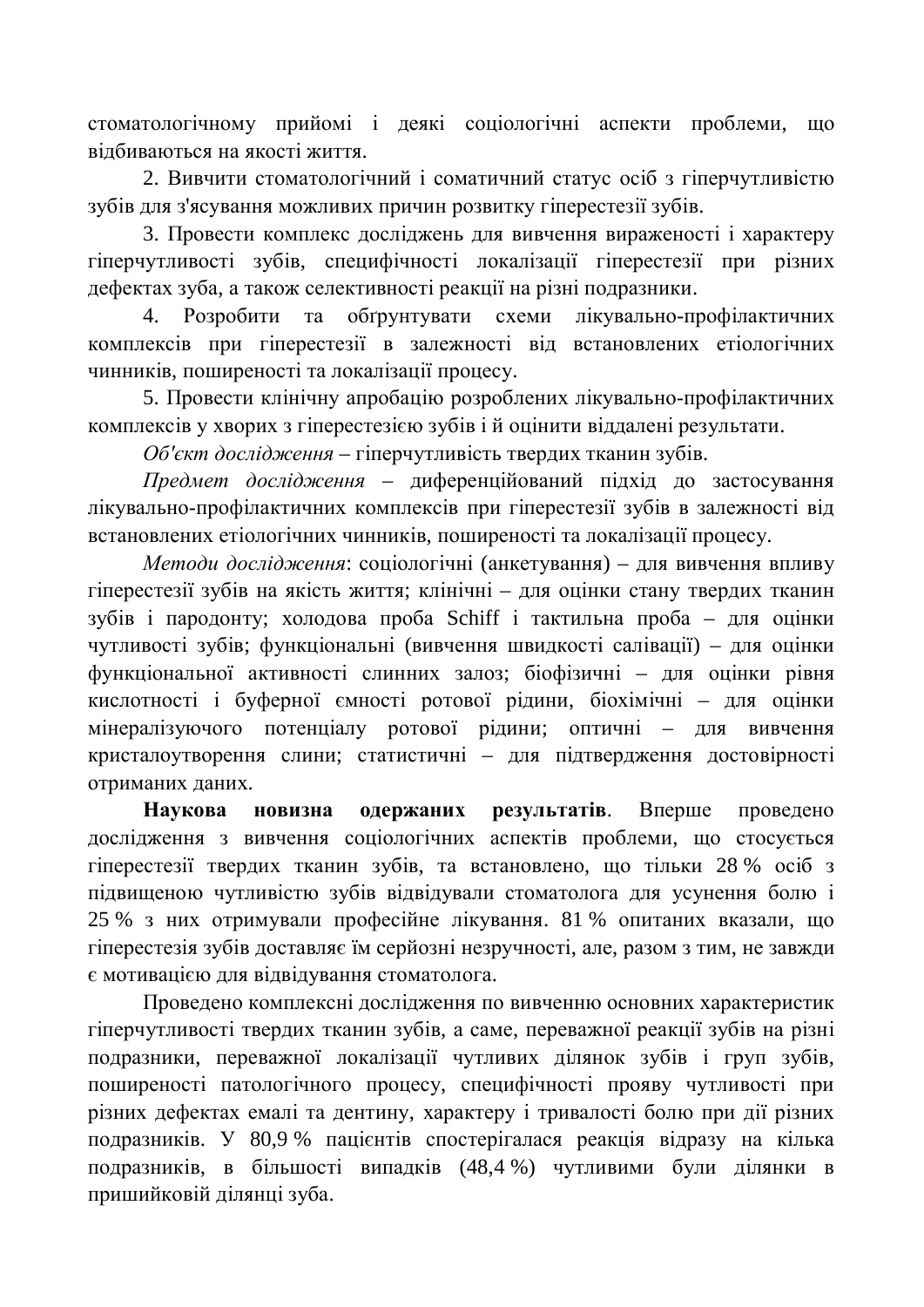Вивчено соматичний і стоматологічний статус пацієнтів з гіперестезією твердих тканин зубів і встановлено, що в 100 % осіб спостерігається карієс зубів, на 2-му місці – гіпосалівація, потім пародонтит з рецесією ясен і некаріозні ураження зубів. Виявлено 21 % осіб, що регулярно відбілюють зуби, а також випадки рецесії ясен, не пов'язані із захворюваннями пародонту. В структурі соматичних захворювань найчастіше зустрічалися захворюваннями алергічного характеру, потім захворювання шлунково-кишкового тракту, ендокринної системи, а також були присутні випадки розвитку гіперестезії при психоемоційному напруженні.

Розроблено принцип підходу до лікування гіперестезії зубів, що враховує причини і механізм розвитку гіперчутливості, а також локалізацію і поширеність процесу. Лікування локалізованої форми засновано на наданні подвійного ефекту: десенситалізація і запечатування дентинних канальців, що передбачає застосування десенсетивних і ремінералізуючих засобів. При генералізованій гіперестезії основою лікування є нормалізація мінерального обміну на рівні всього організму.

Результати клінічної апробації показали, що диференційоване застосування лікувально-профілактичних комплексів протягом 6 місяців, що враховує як поширеність гіперестезії, так і локалізацію процесу, оказує ефективний вплив, що полягає в десенситивній дії (100 % відсутність больової чутливості зубів) і ремінералізуючому ефекті (збільшення вмісту кальцію в слині на 26 %).

Практичне значення отриманих результатів. На підставі проведених досліджень було зроблено висновок, що в Україні проблема гіперестезії зубів існує, проте їй приділяється недостатньо уваги.

Позначено різний підхід до лікування гіперестезії коронкової частини зуба і кореневого дентину, а також до поширеності процесу: генералізований процес доцільно розглядати як порушення мінерального обміну на рівні всього організму.

При локалізованій гіперестезії лікувально-профілактичний комплекс включає препарати місцевої контактної дії, які оказують як десенситивну, так і ремінералізуючу дію. Особам з генералізованою формою гіперестезії зубів, на відміну від локалізованої, доцільно призначати кальційвмісні препарати для нормалізації мінерального обміну на місцевому та загальному рівні, курс місцевої десенситайзерної терапії повинен бути пролонгованим. При цьому призначені засоби місцевої та загальної дії відрізняються в залежності від локалізації процесу.

В процесі проведення досліджень були виявлені деякі особливості, відсутність збігу суб'єктивної оцінки такого явища як гіперестезія твердих тканин зубів і об'єктивного вивчення відповідної больової реакції на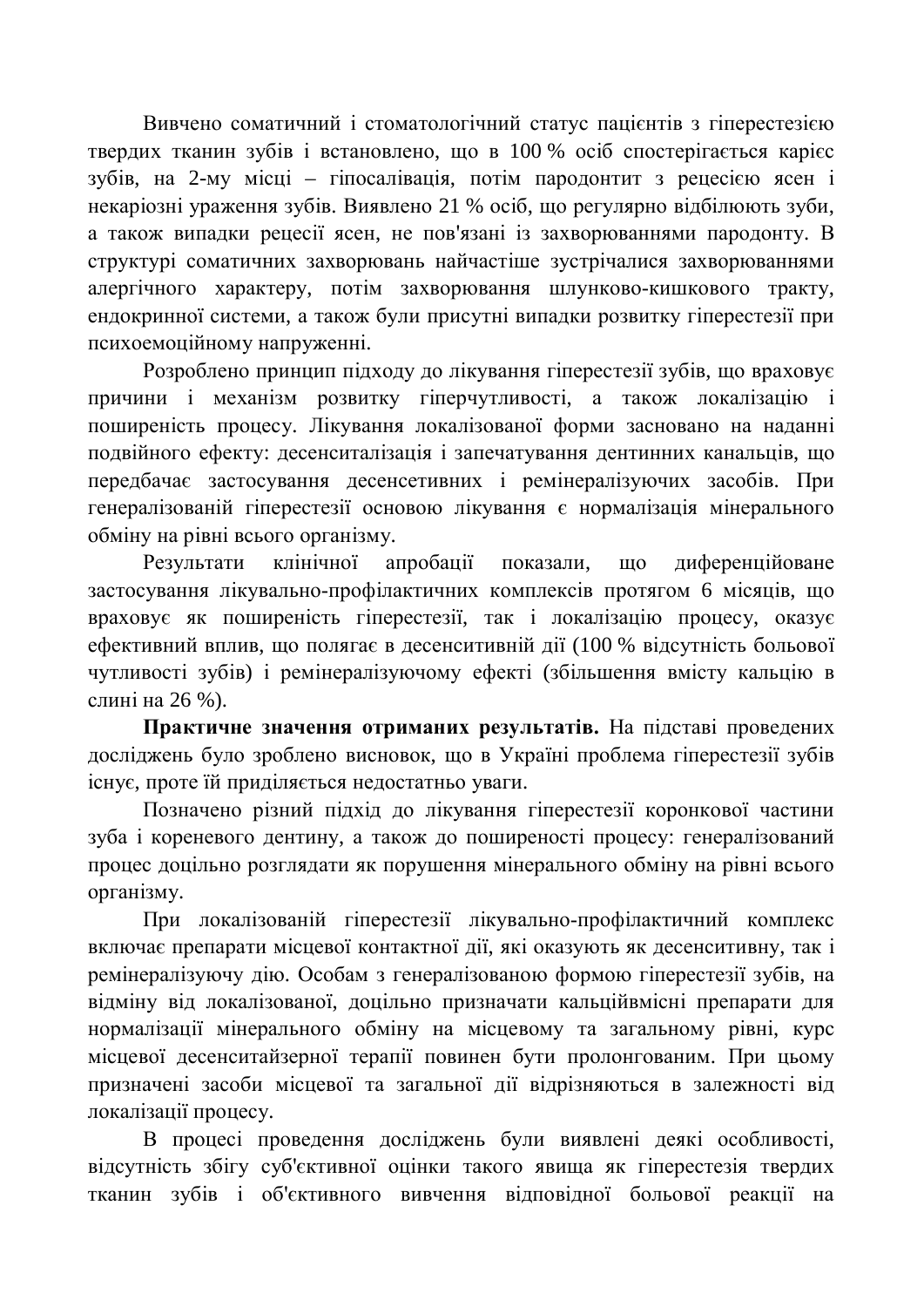подразники при тестуванні: в одних випадках скарги на наявність чутливості зубів об'єктивно не підтверджувалися результатами тестування, і навпаки, при відсутності скарг показники тестів були позитивні, у зв'язку з чим зроблено висновок, що не виключені психологічні прояви неадекватності оцінки ситуації.

Результати досліджень впроваджені в клінічну практику відділу епідеміології і профілактики основних стоматологічних захворювань ДУ «Інститут стоматології НАМН України», кафелри терапевтичної стоматології Львівського національного медичного університету ім. Данила Галицького, КУ «Львівська обласна стоматологічна поліклініка», міської та районних стоматологічних поліклінік м. Львова та м. Одеси.

Матеріали дисертації використовуються в навчальному процесі кафедри терапевтичної стоматології Львівського національного медичного університету ім. Данила Галицького.

Особистий вклад здобувача. Автором особисто проведено пошук, зібрана і проаналізована наукова література по темі дисертації, самостійно проведені всі клінічні дослідження. Узагальнені та проаналізовані отримані результати, проведена їх статистична обробка. Написана і оформлена дисертація. Спільно з керівником сформульовані мета, завдання дослідження, основні висновки і практичні рекомендації.

Клінічні дослідження проводилися на базі кафедри терапевтичної стоматології Львівського національного медичного університету ім. Данила Галицького (зав. каф. – д.мед.н., проф. Зубачик В.М.)<sup>1</sup>. Лабораторні дослідження проведені в ДУ «Інститут стоматології НАМН України» при безпосередній участі автора: в лабораторії біохімії (зав. лаб. – д.біол.н. Макаренко О.А.)<sup>1</sup> і в лабораторії гігієни порожнини рота (зав. лаб. – д.мед.н., проф. Терешина Т.П.)<sup>1</sup>.

Апробація результатів дисертації. Матеріали дисертації повідомлені і обговорені на 2-ій загально чніверситетській на уково-практичній конференції молодих вчених і спеціалістів (Львів, 2013); науково-практичній конференції «Досягнення науки і практики в стоматології» (Одеса, 2014).

Публікації. За матеріалами дисертаційної роботи опубліковано 7 робіт, з яких 4 статті у наукових фахових виданнях України, 1 стаття у науковому виданні Білорусії, 2 тез в матеріалах науково-практичних конференцій.

Об'єм і структура дисертації. Дисертація викладена на 153 сторінках принтерного тексту, складається з вступу, огляду літератури, 4-х розділів власних досліджень, розділу аналізу і узагальнення отриманих результатів, висновків, практичних рекомендацій, списку використаної літератури (301 джерело, з яких 138 написано латиницею). Робота ілюстрована 8 рисунками,

 $^1$  Автор щиро вдячний співробітникам вищезгаданих структур за допомогу при виконанні дослідлжень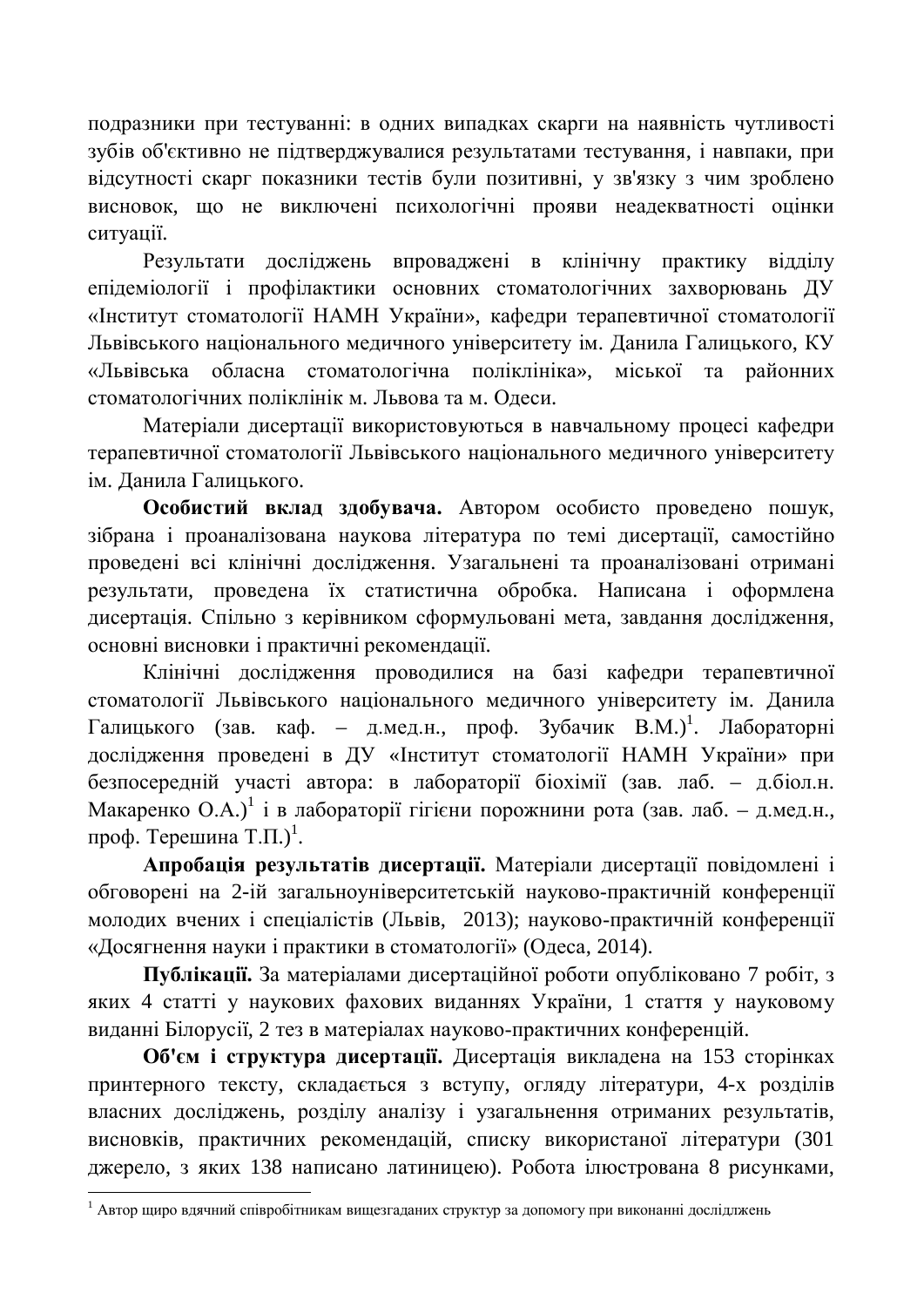містить 23 таблиці.

## **ОСНОВНИЙ ЗМІСТ**

Матеріали та методи досліджень. Для вирішення поставленої мети і реалізації завдань роботи були проведені клінічні і лабораторні дослідження.

Всього було обстежено 525 осіб. В клінічних випробуваннях взяли участь 126 осіб. Схема обстеження кожного пацієнта була наступною:

- візуальна оцінка стану зубів (карієс, некаріозних поразки, сколи та тріщини емалі, гінгівіт, пародонтит, рецесія ясен, наявність препарованих зубів під коронку та ін.);

- оцінка стану зубів за індексами КПВ і РМА;

- опитування та ретельний збір анамнезу для виявлення причин розвитку гіперестезії твердих тканин зубів (наявність соматичних захворювань, відбілювання зубів, регулярність проведення чистки зубів, як давно страждає на пародонтит і спостерігається рецесія ясен, як давно проводилося пломбування зубів, наявність бруксизму та ін.);

- вивчення швидкості салівації:

- забір ротової рідини для біофізичних і біохімічних досліджень;
- вивчення рН і буферної ємності ротової рідини;
- вивчення тестів на чутливість зубів;
- соціологічне опитування про вплив гіперестезії зубів на якість життя.

При оцінці карієсу зубів були використані рекомендації ВООЗ. Папілярно-маргінально-альвеолярний індекс (РМА) визначали для оцінки поширеності і тяжкості гінгівіту (Parma C., 1960).

Визначення мінералізуючого потенціалу ротової рідини проводили за методом Леуса П.А. (2004).

Оцінку чутливості зубів проводили за 2 методами: за методом Schiff і за тактильним методом. Згідно з методом Schiff (2009), проводили вплив на зуб холодним повітрям за допомогою стандартного стоматологічного повітряного пустеру протягом 1-ї секунди з відстані 1 см. Реакцію пацієнта підраховували, використовуючи шкалу чутливості зубів до холодного повітря.

Тактильний тест на чутливість зубів запропонований нами, який проводиться за допомогою дотику гладилки до чутливої ділянці зуба. Iнтерпретацію отриманих результатів оцінювали в балах: 3 бали (висока чутливість) – відповідна больова реакція на легкий дотик; 2 бали (середня чутливість) – відповідна больова реакція на легке постукування по зубу з інтервалом 2 сек.; 1 бал (слабка чутливість) – відповідна больова реакція на інтенсивне постукування по зубу з інтервалом 0,5-1 сек.; 0 балів – відсутність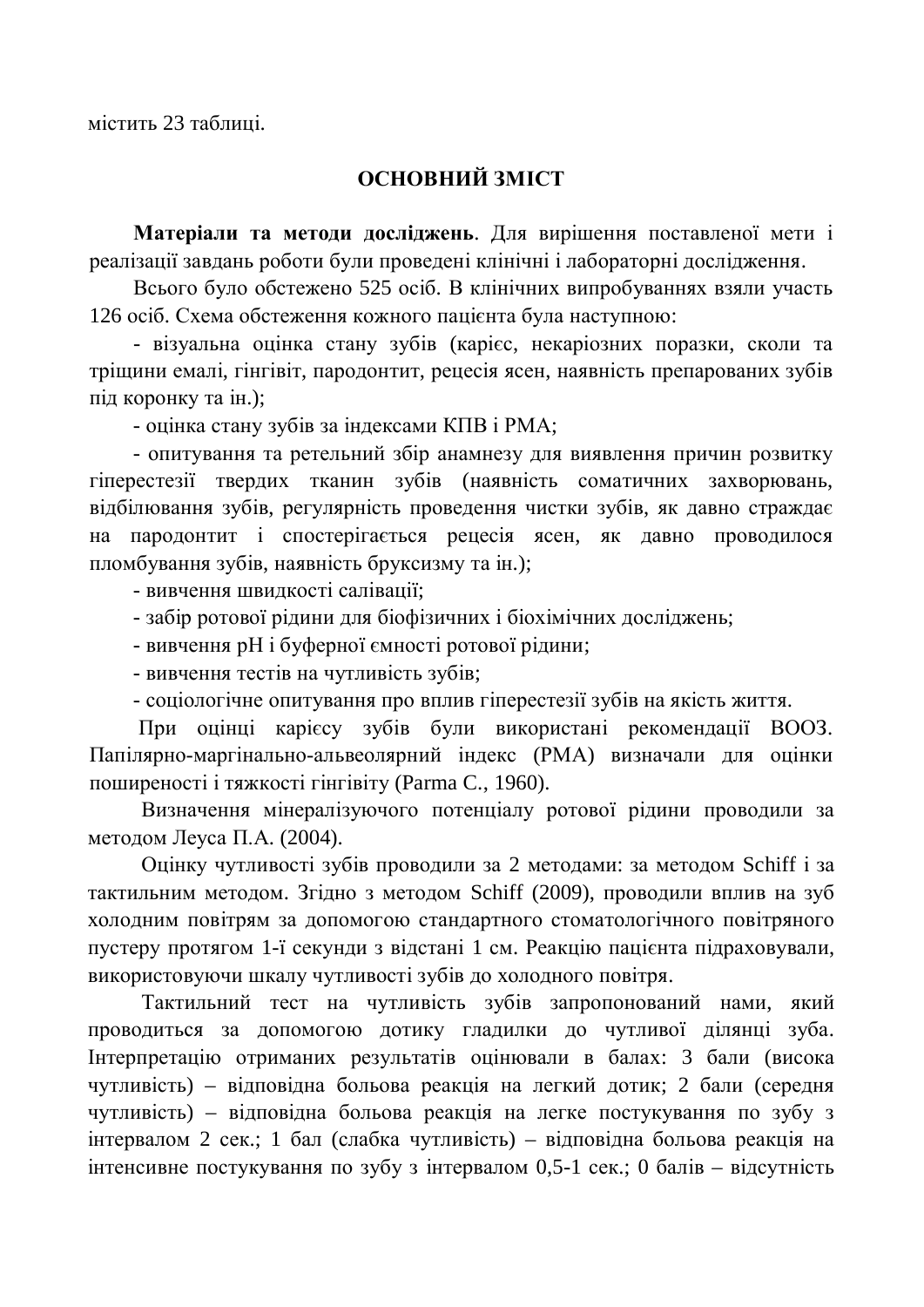реакції на дотик і постукування зуба. Найвищий показник відчуття дотику, якщо больовий відповідь виникає при легкому дотику.

Для вивчення впливу гіперестезії твердих тканин зубів на якість життя був використаний індекс OHRQoL – багатовимірний показник, що відображає вплив стоматологічного статусу на якість життя (Bekes K., Hirsch C., 2013).

Функціональну активність слинних залоз визначали на підставі вивчення швидкості слиновиділення. Вивчали слину спокою натщесерце без стимулювання слиновиділення. pH слини визначали на універсальному іонометри ЕВ-74, а також використовували індикаторний папір рН-Гіх у вигляді індикаторних смужок (тест-смужки) фірми Macherey-Nagel® (Німеччина), з широким діапазоном чутливості (до 0,05). Розрахунок буферної ємності ротової рідини проводили, виходячи з того, що за одиницю ємності буферної суміші умовно прийнята ємність такого розчину, для зміни рН якого на одиницю потрібне введення сильної луги або кислоти в кількості 1 г-екв на 1 л розчину. Для контрольного вимірювання використовували 0,1 N соляну кислоту (Леонтьев В.К., Петрович Ю.А., 1976).

Вміст кальцію в ротовій рідині визначали за методом Каракашова А.В. і Вічева Є.П. в модифікації Леонтьєва В.К., Смірнової В.Б. (1976), неорганічного фосфору за методом Больца Д.М., Льюка Ч.Г. в модифікації Конвай В.Д., Леонтьєва В.К. (1976).

Обробку цифрових даних проводили варіаційно-статистичним методом Монцевічуте-Ерингене (1964), використовуючи пакети прикладних програм Statistica. Достовірність відмінностей середніх величин (Р) оцінювали відповідно до загальноприйнятого статистичного методу, використовуючи t-критерій Стьюдента.

Результати дослідження та їх обговорення. Всього за 1 рік на амбулаторному стоматологічному прийомі було обстежено 525 осіб у віці від 16 до 67 років, які в більшості випадків з'явилися на прийом для лікування дефектів емалі і захворювань пародонту, а також у зв'язку з гіперестезією зубів.

Дослідження показали, що 24 % пацієнтів, що з'явилися на стоматологічний прийом, страждають гіперчутливістю твердих тканин зубів (з них більшість жінок – 58,7 %). Тільки 9 % з них з'явилися у зв'язку з наявністю больових відчуттів в області зубів, не пов'язаних з ураженням твердих тканин зуба. У решти 91 % осіб гіперестезія твердих тканин зубів була виявлена тільки в результаті ретельного опитування. Майже половині пацієнтів (56 %) не вважали, що наявність гіперчутливості зубів є приводом для відвідування стоматолога.

Прицільне анкетування пацієнтів, в яких була виявлена гіперестезія зубів, показало, що у більшості з них (60 %) ця проблема існує давно (більше 3-х років), і тільки 6 % осіб зазначили, що гіперчутливість твердих тканин зубів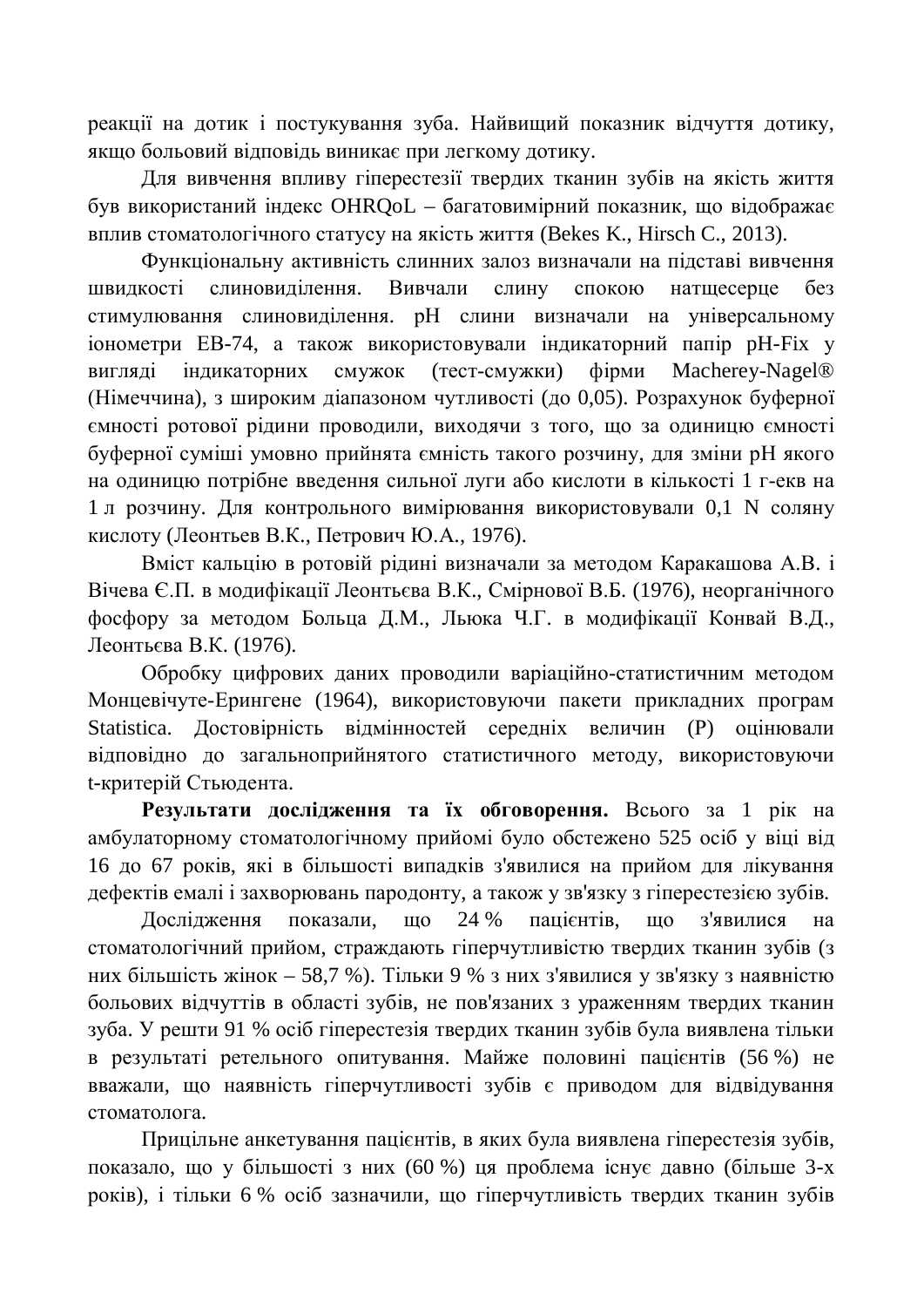з'явилася лише в останній рік. Більшість хворих (81 %) відповіли, що гіперестезія зубів приносить їм серйозні незручності.

При виявленні подразника було встановлено, що найбільший відсоток больових реакцій на «холодне», потім «кисле», «дотик» і «солодке». Найменше реагують на «гаряче».

Встановлено, що тільки 28 % осіб з гіперестезією зубів раніше лікувалися у стоматолога. При цьому ніхто з них не лікувався регулярно, а 64 % хворих дуже рідко відвідували лікаря по проблемі чутливості зубів. 25 % отримували професійне лікування.

Подальші дослідження були присвячені вивченню тяжкості гіперестезії зубів. Для цього у осіб, які відповіли позитивно на питання про наявність чутливості зубів при анкетуванні, проводилося вивчення реакції зубів на холодову пробу (метод Schiff). Результати досліджень показали, що всі пацієнти в тій чи іншій мірі реагували на подразник. У більшості пацієнтів (49 %) була виявлена гіперестезія середньої тяжкості, і у 15 % - важкий ступінь, який вказує на виражену больову реакцію на подразник.

У той же час у 100 % обстежених спостерігався карієс зубів, на 2-му місці – гіпосалівація (43 %), потім пародонтит з рецесією ясен (31 %) і некаріозні ураження твердих тканин зубів (29 %). Серед осіб з гіперестезією зубів було виявлено досить високу кількість пацієнтів, що відбілюють зуби (21 %). Спостерігалися випадки рецесії ясен, не пов'язані із захворюваннями пародонту  $(6 \%)$ .

Далі були проаналізовані результати частоти зустрічаємості серед осіб з гіперестезією зубів ізольованої стоматологічної патології та комплексу стоматологічних захворювань. В останньому випадку за основу було прийнято присутність карієсу в поєднанні з іншою стоматологічною патологією.

Встановлено, що з ізольованих форм найчастіше зустрічався карієс (29 %), потім пародонтит з рецесією ясен (14 %). У 10 % випадків виявлено застосування відбілюючих систем, але без видимих уражень твердих тканин зуба. Більшість пацієнтів мали поєднану стоматологічну патологію, що характеризується ураженням твердих структур зубів. Найбільш часто карієс супроводжувався гвпосалівацією (38 %), у 36 % пацієнтів спостерігався карієс і рецесія ясен.

Одночасно карієс і некаріозні ураження зубів зафіксовані в 27 % випадків. Карієс у поєднанні з регулярними процедурами відбілювання зубів зустрічався у 23 % пацієнтів.

При оцінці соматичного статусу враховували лише переважаюче (основне) захворювання. Встановлено, що практично здорових серед пацієнтів з гіперестезією твердих тканин зубів було всього 15 %. З соматичної патології найбільше зустрічалися захворювання алергічного характеру (33 %), потім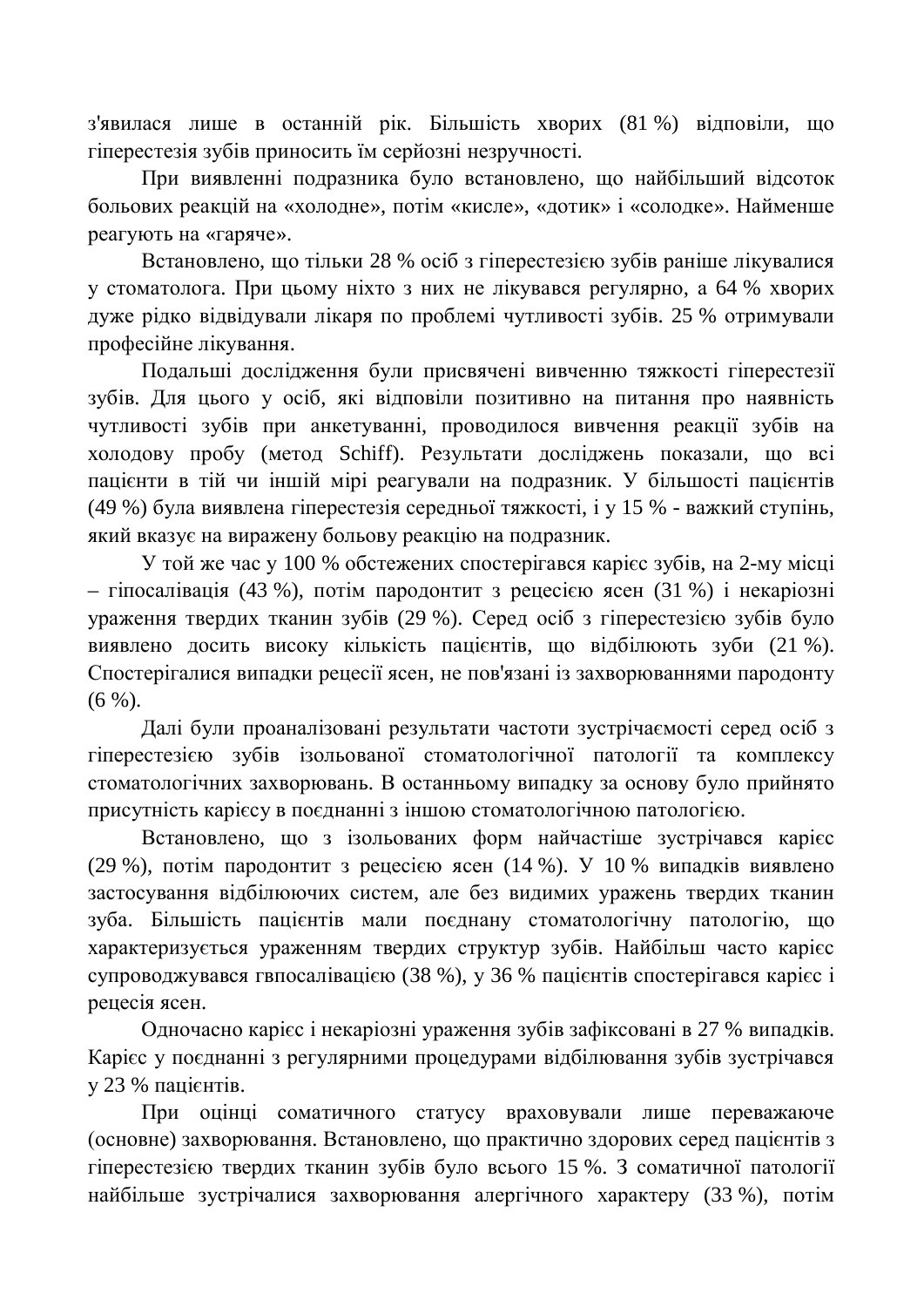захворювання шлунково-кишкового тракту (20 %) і ендокринної системи (17 %). При цьому 11 осіб (9 %) вказали на наявність у них частих випадків психоемоційної напруги, аж до неврозів і депресії.

Більш ретельне дослідження в кожному індивідуальному випадку дозволило нам виділити основні причини розвитку гіперестезії зубів у обстежених пацієнтів. Так, гіперестезія твердих тканин зубів у 54,3 % випадків зустрічалася при пошкодженні емалі і в 45,2 % – при оголенні кореневого дентину. У першому випалку найбільш часто – при демінералізації емалі після відбілювання зубів (15,1 %), карієсі (12,7 %) і клиноподібних дефектах (10,3 %), у другому – при генералізованому пародонтиті (27,8 %).

При цьому досить високий показник спостережень розвитку гіперестезії після препарування зубів (4 %), при недотриманні регламенту догляду за порожниною рота (10,3 %), при травмуванні ясен коронками або при неправильній маніпуляції відбілювання зубів (6,3 % і 4,8 % відповідно).

Проведено вивчення впливу гіперчутливості зубів на якість життя хожного пацієнта. Оцінку 0 (не впливає) поставили кілька чоловіків у віці від 37 до 55 років і жодна з обстежуваних жінок у віці від 22 до 65 років. Найвиший середній бал  $3.3 \pm 0.5$ , що свідчить про досить високий негативний вплив на якість життя, був поставлений жінками у віці від 37 до 65 років.

З представлених даних зроблено висновок, що наявність гіперестезії твердих тканин зубів впливає на якість життя, але не є достатньою мотивацією для відвідування стоматолога. Дослідження показали, що лише 28 % осіб відвідували стоматолога з приводу лікування гіперчутливості зубів.

Ми порівняли ставлення до проблеми гіперестезії зубів у жителів України і Німеччини. Дослідження в Німеччині проводилися в 2010 році (Bekes K. et al., 2010). Більшість осіб, які взяли участь в анкетуванні в Німеччині, в 3,3 частіше зверталися до стоматолога для вирішення проблеми чутливості зубів, ніж в Україні.

Для оцінки основних характеристик гіперчутливості зубів були вивчені ряд показників, а саме переважна реакція зубів на різні подразники, переважна локалізація чутливих ділянок зубів і груп зубів, поширеність патологічного процесу, специфічність прояву чутливості при різних дефектах емалі та дентину, характер і тривалість болю при дії різних подразників.

У дослідженнях взяли участь 126 пацієнтів з гіперчутливістю зубів у віці від 22 до 67 років. Першою була вивчена переважна реакція на конкретний подразник. Був використаний метод опитування кожного з пацієнтів. Опитування пацієнтів показало, що у більшості пацієнтів переважна реакція була на 2 подразника – холодовий (40,5 %) і тактильний (31,7 %). При цьому у 80,9 % пацієнтів спостерігалася реакція відразу на кілька подразників.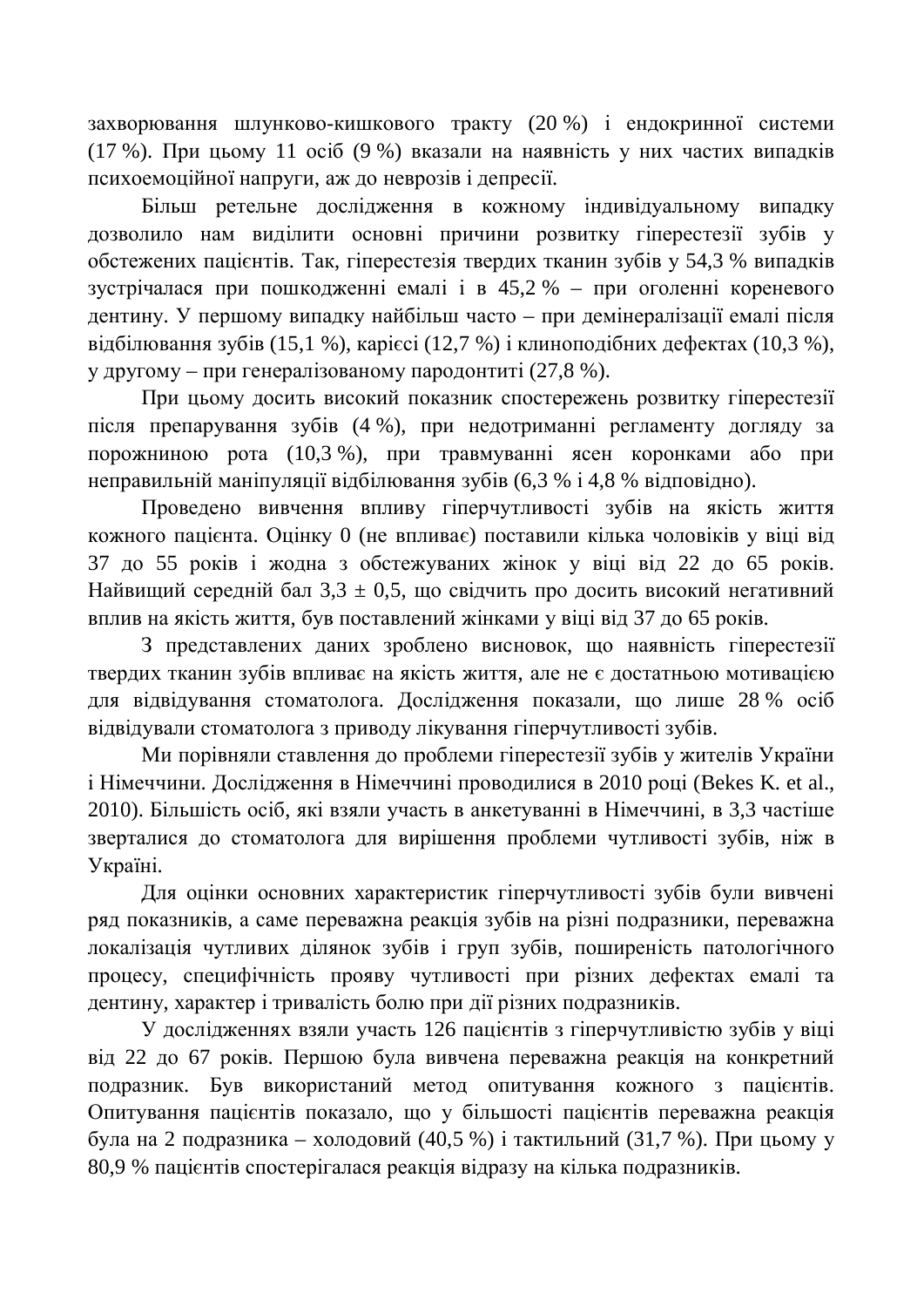При вивченні локалізації чутливих ділянок зубів і виявлення ступеня поширеності процесу проводили прицільне обстеження кожного зуба із застосуванням поєднаного впливу холоду і дотику. Частіше гіперестезія виявлялася на фронтальній групі зубів (35,7 %), ніж на жувальній групі (30,2 %). Але при цьому в 34,1 % випадків чутливими були як жувальна, так і фронтальна група зубів. У більшості випадків (48,4 %) гіперчутливими були ділянки, розташовані в пришийковій частині зуба, незалежно від групи зубів. На 2-му місці по виявленню чутливості був оголений дентин (30,9 %) і потім коронкова частина зуба (20,7 %). В останньому випадку найменше страждала коронкова частина жувальної групи зубів (3,2 %).

Вивчення поширеності гіперестезії зубів показало, що частіше зустрічалася локалізована форма, причому в процес були залучені від 1 до 8 зубів – поспіль або окремо стоячі зуби на кожній щелепі. Генералізований процес зафіксований у 39,7 % випадків і спостерігалася чутливість більш половини присутніх в порожнині рота зубів.

При рецесії ясен співвідношення локалізованих і генералізованих форм гіперестезії було однаково. Чутливість коронкової частини зуба в більшості випадків була локалізованої. В пришийковій частині зуба дещо частіше виявлялася локалізована форма.

При травмуванні зуба, викликаному різними причинами (гостра травма, препарування зубів, агресивна чистка зубів), переважна локалізація болю спостерігалася в коронковій частині зуба, і значно менше в кореневій частині. Клиноподібні дефекти в більшості випадків характеризувалися появою больових відчуттів в пришийковій частині зуба, хоча деякі пацієнти (23,1 %) вказали на поширення болю по всій коронковій частині зуба.

Всі пацієнти з ерозією емалі вказували на те, що біль поширюється на всю коронку зуба, включаючи і принийкову область. При підвищеній стертості больові відчуття від дії подразників спостерігаються в коронковій частині зуба, особливо на оклюзійних поверхнях, і ніхто з пацієнтів не вказав на хворобливу реакцію в пришийковій частини зуба, навіть при наявності рецесії ясен.

Демінералізація емалі, обумовлена як відбілюванням зубів, так і іншими чинниками, що перешкоджають природній мінералізації емалі, викликає чутливість коронки зубів, причому з посиленням в пришийковій частини зуба.

При рецесії ясен викликаної травматичним чинником, біль проявляється в пришийковій частині зуба, іноді поширюючись на кореневий дентин. Для рецесії ясен у хворих на пародонтит характерна больова реакція лише з боку оголеного кореня.

При оцінці специфічності і тривалості болю при дії різних подразників було встановлено, що більшість пацієнтів вказували на чутливість зубів від дії 2-х і більше з 5-ти вивчених подразників. Істотна ж різниця полягала в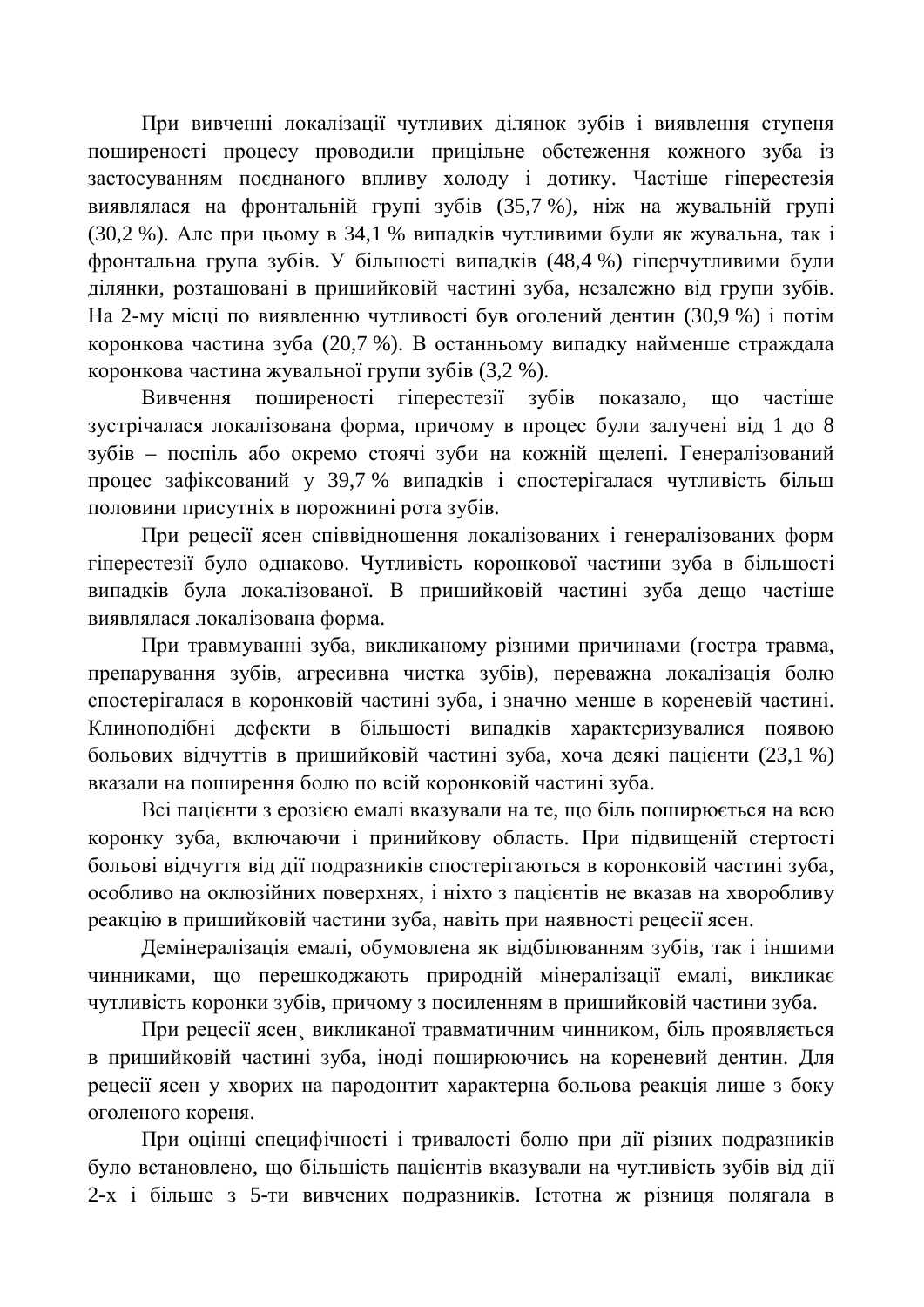тривалості больової відповіді – швидкоперебігаюча (до 5 секунд після закінчення дії подразника) і пролонгована біль (від 10 до 40 секунд відповідно).

Результати досліджень показали, що больова реакція оголеного дентину кореня зуба спостерігалася тільки при дії 2-х подразників – холоду і дотику (тактильний). При цьому на холод частіше була пролонгована больова реакція (у деяких тривала 30-40 секунд) і особливо виявлялася в зимовий період часу при виході з теплого приміщення на холод.

Гіперестезію коронкової частини зуба викликали все 5 подразників, але найбільш часто солодке і кисле, і рідше тактильний подразник. Причому частіше спостерігалася пролонгована больова реакція.

Для пришийковій ділянці специфічним виявився тактильний подразник (вказали всі пацієнти), хоча у деяких осіб спостерігалася чутливість на інші подразники, і найчастіше на холод. При цьому в більшості випадків больова реакція спостерігалася тільки в період дії подразників.

Було здійснено диференційований підхід до лікування гіперестезії. При локалізованій гіперестезії лікувально-профілактичний комплекс включав препарати місцевої контактної дії, які здійснювали як десенситивнк, так і ремінералізуючу лію. Особам з генералізованою формою гіперестезії зубів, на відміну від локалізованої, додатково призначалися кальційвмісні препарати для нормалізації мінерального обміну на місцевому та загальному рівні, а також пролонгувався курс місцевої десенситайзерної терапії (табл. 1, 2).

У дослідженнях взяли участь 76 осіб гіперестезією зубів у віці від 31 до 54 років, з них 28  $\alpha$ сіб – з локалізованою гіперестезією, 29  $\alpha$ сіб з генералізованою гіперестезією. 19 осіб склали 2 групи порівняння. У 1-й групі порівняння були присутні особи з локалізованою гіперестезією зубів (10 осіб), у 2-й групі 9 осіб з генералізованою гіперестезією зубів, причому в обох випадках незалежно від локалізації.

Для вибору адекватного лікування у них були вивчені локалізація і поширеність чутливих ділянок зубів, а також характер больовий реакції.

Залежно від ступеня вираженості гіперестезії призначалися різні схеми лікування. Однак якщо чутливість зубів з'явилися в результаті їх пошкоджень, то проводили корекцію виявлених пошкоджень, після якої зазвичай зникали неприємні симптоми.

У всіх випадках до початку лікування проводили професійну гігієну порожнини рота та лікування всіх каріозних вогнищ.

У групах порівняння спеціального лікування не проводили, однак пацієнти чистили зуби десенситивною зубною пастою.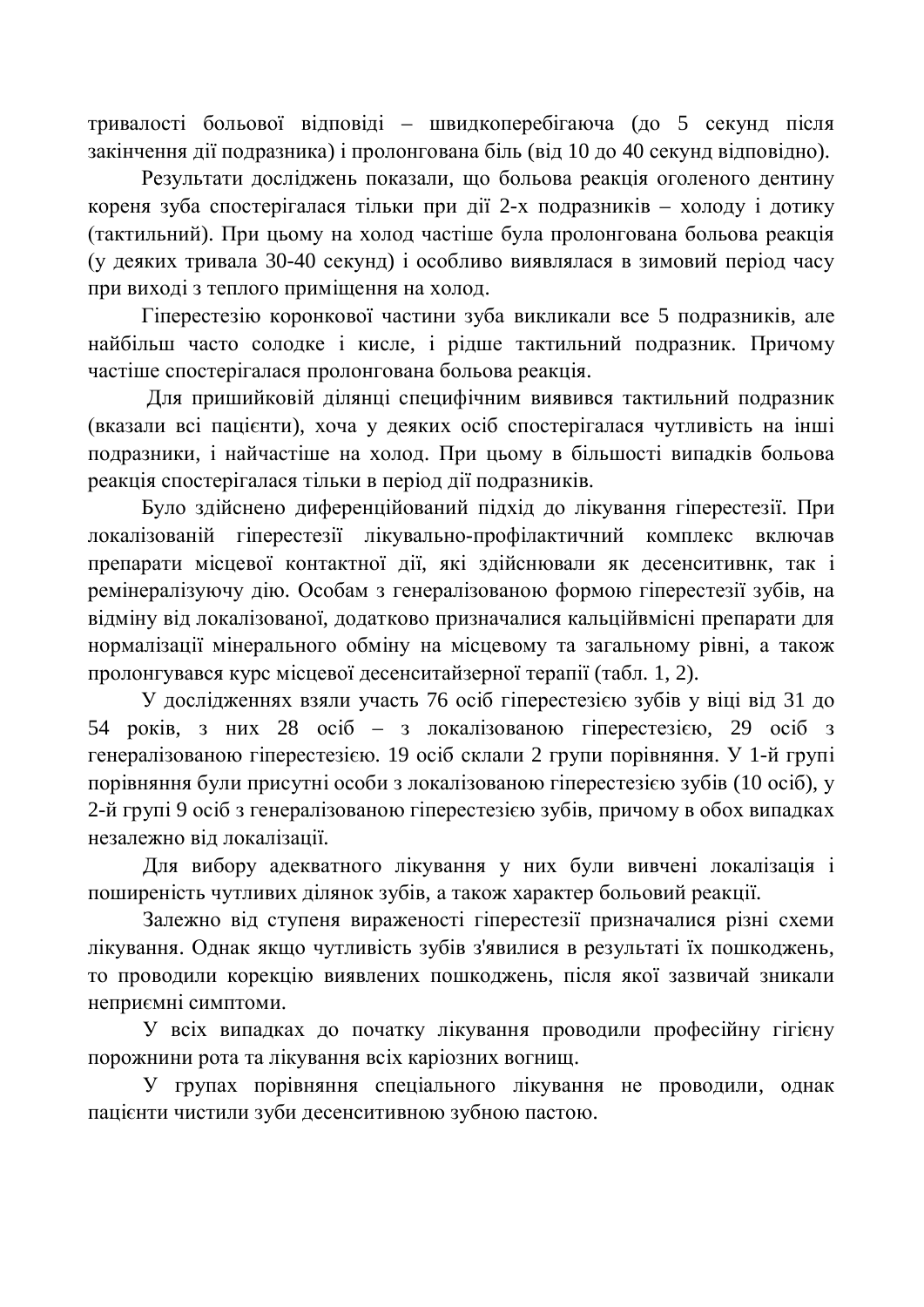Призначені лікувально-профілактичні комплекси при локалізованій гіперестезії зубів

|                                                            | Лікувально-профілактичний комплекс                     |                                                                                                            |  |  |
|------------------------------------------------------------|--------------------------------------------------------|------------------------------------------------------------------------------------------------------------|--|--|
| Препарат                                                   | Призначення                                            | Спосіб застосування                                                                                        |  |  |
| Коронкова частина зуба (демінералізація зубів)             |                                                        |                                                                                                            |  |  |
| Лак «Clinpro <sup>™</sup> White                            | Активна ремінералізація емалі                          | Нанесення лаку 1 раз в 3 дня протягом                                                                      |  |  |
| Varnish» (3M ESPE)                                         | зубів                                                  | 2-х тижнів, 1 місяць                                                                                       |  |  |
| Зубна паста «Colgate<br><b>Sensitive Enamel Protect»</b>   | Пролонгована десенситивна,<br>ремінералізуюча дія      | Щоденна 2-х разова чистка зубів<br>протягом 3-х місяців із застосуванням<br>зубної щітки серії «Sensitive» |  |  |
| Пришийкова ділянка зуба (клиноподібні дефекти)             |                                                        |                                                                                                            |  |  |
| Захисний лак «Admira                                       | Закриття неглибоких порожнин,                          | 1 раз в 3 місяці на стоматологічному                                                                       |  |  |
| Protect» (VOCO)                                            | надання сенситивної дії                                | прийомі                                                                                                    |  |  |
| Фторвмісний пломбу-<br>вальний матеріал<br>«Admira» (VOCO) | Закриття глибоких порожнин,<br>надання сенситивної дії | Пломбування дефектів                                                                                       |  |  |
| Кореневий дентин (рецесія ясен при пародонтиті)            |                                                        |                                                                                                            |  |  |
| Професіональна                                             |                                                        | Після професійної гігієни порожнини                                                                        |  |  |
| десенситивна паста                                         | Закупорення дентинних канальців                        | рота одноразова обробка пастою                                                                             |  |  |
| «Colgate Sensitive Pro-                                    |                                                        | кожного зуба (по 3 сек.) на                                                                                |  |  |
| Relief™»                                                   |                                                        | стоматологічному прийомі                                                                                   |  |  |
| Зубна паста «Colgate                                       | Пролонгована ремінералізація                           | Щоденна 2-х разова чистка зубів                                                                            |  |  |
| Sensitive Pro-Relief»                                      | емалі і дентину зубів                                  | протягом 2-х місяців                                                                                       |  |  |

Таблиця 2

Призначені лікувально-профілактичні комплекси при генералізованій гіперестезії зубів

| Препарат                                                 | Лікувально-профілактичний комплекс                     |                                       |  |  |
|----------------------------------------------------------|--------------------------------------------------------|---------------------------------------|--|--|
|                                                          | Призначення                                            | Спосіб застосування                   |  |  |
|                                                          | $\mathcal{D}_{\cdot}$                                  | 3                                     |  |  |
| Коронкова частина зуба (демінералізація зубів)           |                                                        |                                       |  |  |
| «Кальцид»                                                | Відновлює дефіцит кальцію,                             | По 1 табл. 3 рази в день протягом 1   |  |  |
| (Київ, Україна)                                          | активізує мінеральний обмін                            | місяця                                |  |  |
| Лак «Clinpro <sup>™</sup> White                          | Активна ремінералізація емалі                          | Нанесення лаку 1 раз в 3 дня протягом |  |  |
| Varnish» (3M ESPE)                                       | зубів                                                  | 2-х тижнів, 1 місяць                  |  |  |
| Зубна паста «Colgate<br><b>Sensitive Enamel Protect»</b> | Пролонгована десенситивна,<br>ремінералізуюча дія      | Щоденна 2-х разова чистка зубів       |  |  |
|                                                          |                                                        | протягом 6-и місяців із застосуванням |  |  |
|                                                          |                                                        | зубної щітки серії «Sensitive»        |  |  |
| Пришийкова ділянка зуба (клиноподібні дефекти)           |                                                        |                                       |  |  |
| Нанокальцид суспензія<br>(гідроксиапатит кальцію)        | Відновлює дефіцит кальцію                              | Нанесення суспензії на зуби 2 рази на |  |  |
|                                                          |                                                        | день протягом 2-х тижнів              |  |  |
|                                                          |                                                        | (використовується спеціальна каппа)   |  |  |
| Захисний лак «Admira                                     | Закриття неглибоких порожнин,                          | 1 раз в 3 місяці на стоматологічному  |  |  |
| Protect» (VOCO)                                          | надання десенситивної дії                              | прийомі                               |  |  |
| Фторвмісний пломбу-                                      | Закриття глибоких порожнин,<br>надання сенситивної дії |                                       |  |  |
| вальний матеріал                                         |                                                        | Пломбування дефектів                  |  |  |
| «Admira» (VOCO)                                          |                                                        |                                       |  |  |
| Кореневий дентин (рецесія ясен при пародонтиті)          |                                                        |                                       |  |  |
| Мінерально-вітамінний                                    | Регулює фосфорно-кальцієвий<br>обмін в організмі       | По 1 табл. 3 р. в день протягом 1     |  |  |
| комплекс «Кальцемин                                      |                                                        | місяця                                |  |  |
| Адванс»                                                  |                                                        |                                       |  |  |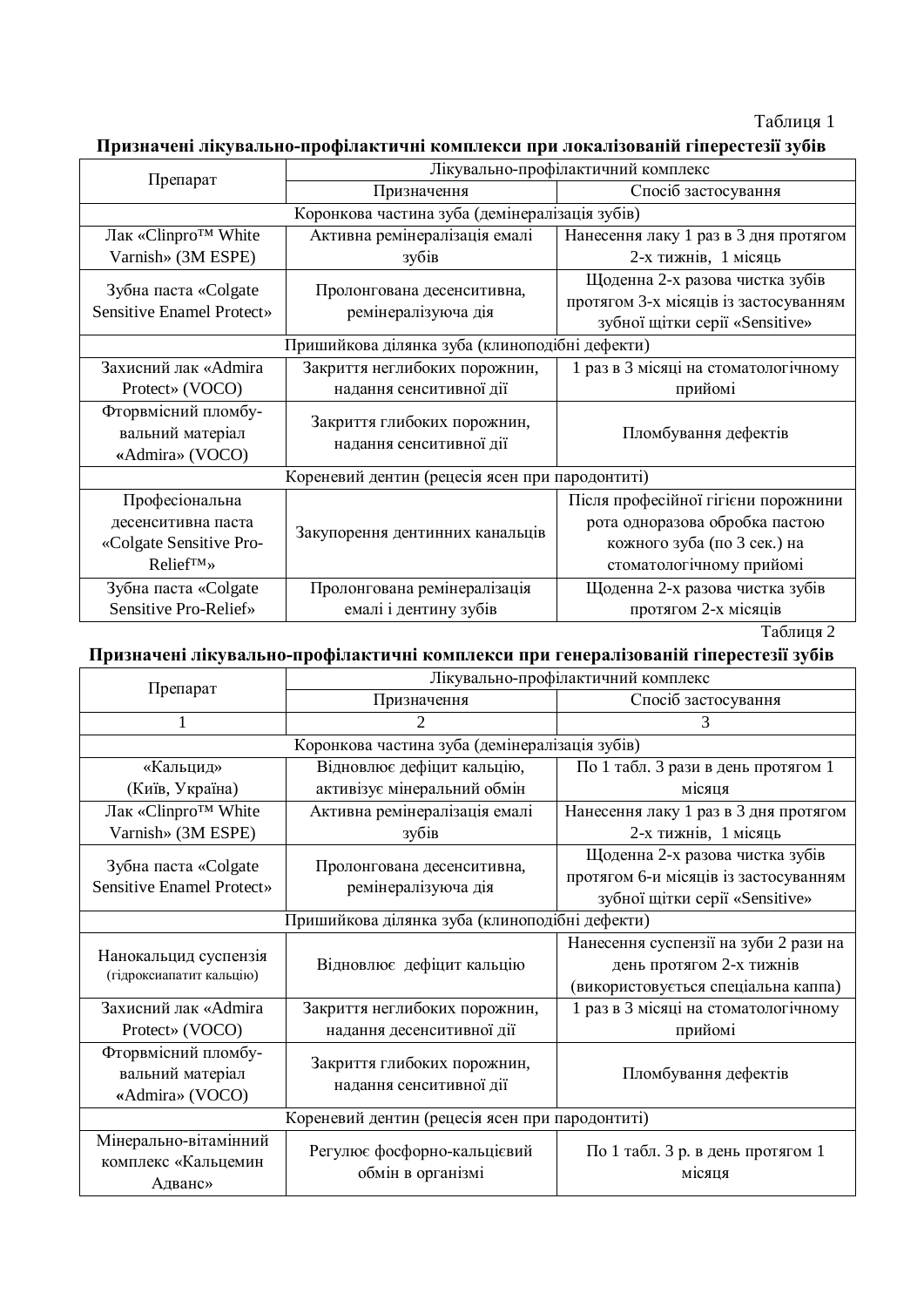Продовження табл. 2

| Ополіскувач «R.O.C.S.»                                                           | Насичення ротової рідини іонами<br>кальцію і фтору    | По 15 мл 2 рази на день протягом 2-х<br><b>ТИЖН1В</b>                                                                                                 |
|----------------------------------------------------------------------------------|-------------------------------------------------------|-------------------------------------------------------------------------------------------------------------------------------------------------------|
| Професіональна<br>десенситивна паста<br>«Colgate Sensitive Pro-<br>$Relief^{TM}$ | Закупорення дентинних канальців                       | Після професійної гігієни порожнини<br>рота обробка пастою кожного зуба (по<br>3 сек.) на стоматологічному прийомі з<br>періодичністю 1 раз на місяць |
| Зубна паста «Colgate<br>Sensitive Pro-Relief»                                    | Пролонгована ремінералізація<br>емалі і дентину зубів | Щоденна 2-х разова чистка зубів<br>протягом 6-ти місяців                                                                                              |

Всі особи до початку досліджень були проінформовані про необхідність лікування та проінструктовані щодо самого лікування, використаних методах і препаратах. Їм давали спеціально розроблені листки-пам'ятки до інструкцій із застосування призначених препаратів, в тому числі, вказувалися і дати відвідування стоматолога.

Дослідження показали, що до початку лікування 100 % осіб всіх груп з локалізованою гіперестезією, в тому числі і в групі порівняння, пред'являли скарги на гіперчутливість зубів. Через 3 місяці найбільше скарг на наявність чутливості зафіксовано у осіб групи порівняння (60 %). Через 6 місяців ніхто з пацієнтів основних груп не пред'являв скарг, в той же час в групі порівняння кількість осіб зі скаргами на чутливість зубів збільшилася по відношенню до даних, зафіксованих через 3 місяці від початку лікування (до 80 %). Це свідчить про те, що навіть при регулярному застосуванні десенситивної зубної пасти неможливо досягти бажаного ефекту.

Пацієнти всіх груп з генералізованою гіперестезією до початку дослідження скаржилися на гіперестезію зубів, що виникає переважно на холодовий і тактильний подразник. Вивчення зазначених тестів вказало на наявність високої чутливості зубів. Більшості осіб було поставлено найвищий бал – 3, і незначній кількості пацієнтів був виставлений 1 бал (слабка чутливість).

У групі порівняння через 3 місяці трохи більше половини пацієнтів (60 %) все ще пред'являли скарги на чутливість при дії подразників. При цьому на підставі тестування встановлено, що в другій половині групи, що не пред'являють скарг, було виявлено наявність больової відповіді на використані подразники, проте на рівні 1-2-х балів. І через 6 місяців ситуація істотно не змінипася.

У 3-х основних групах (генералізована чутливість коронкової частини зуба, пришийкової ділянки і кореневого дентину) через 3 місяці скарги на чутливість зубів пред'являли від 10 до 33 %. При цьому показники тестів не перевищували 1 бал.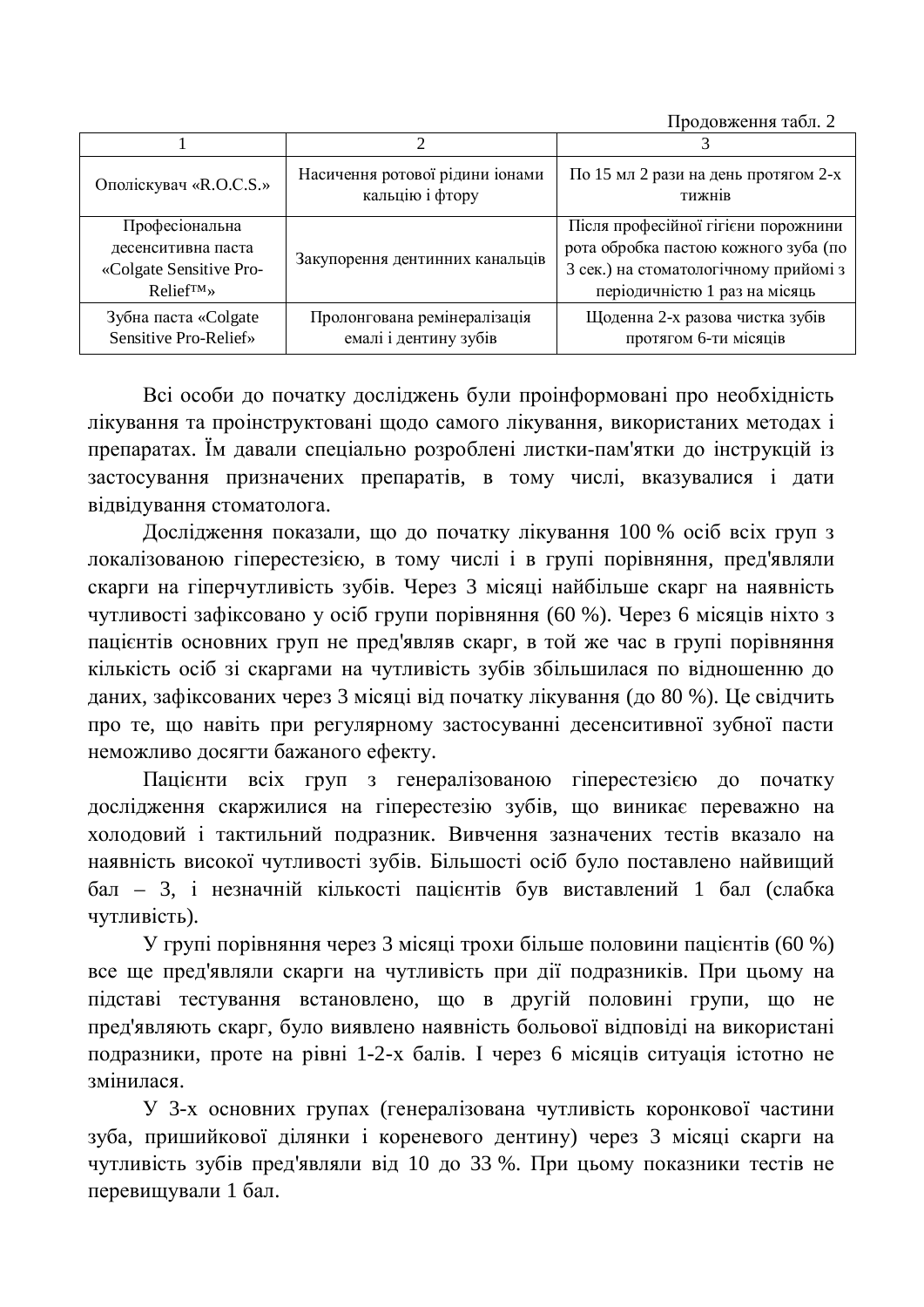При порівнянні скарг пацієнтів з генералізованою гіперестезією через 6 місяців після проведеного курсу лікування встановлено, що тільки у пацієнтів групи порівняння зберігся високий відсоток пред'явлення скарг на чутливість зубів (67 %) і показник тестів у більшості пацієнтів був зафіксований на рівні 2 $x$  балів.

У зв'язку з тим, що генералізована форма гіперестезії твердих тканин зубів передбачає порушення мінералізації зубів, додатково у пацієнтів було вивчено стан мінералізуючого потенціалу ротової рідини в осіб з різною локалізацією чутливих ділянок зубів.

Біофізичні та біохімічні показники ротової рідини показали, що до початку досліджень швидкість салівації була нижчою за норму. У окремих осіб досягала 0,7 мл/хв, однак у більшості була нижче 0,5 мл/хв. рН був знижений, також зафіксовані невисокі показники буферної ємності. Коефіцієнт мінералізуючого потенціалу ротової рідини, яку вивчали за типом кристалоутворення слини, був невисокий. Все це вказувало на створені в порожнині рота умови, сприятливі для демінералізації зубів.

Результати досліджень, проведені через 6 місяців, показали, що швидкість салівації змінилася незначно, проте показники рН і буферна ємність ротової рідини, а також тип кристалізації слини достовірно збільшилися. Все разом свідчило про підвищення мінералізуючого потенціалу ротової рідини, як ми вважаємо, за рахунок збільшення її насичення іонами кальцію, що надходять в порожнину рота ендогенно і екзогенно.

Біохімічні дослідження показали, що до застосування лікувальнопрофілактичного комплексу співвідношення концентрацій фосфору і кальцію була низькою і свідчило про зрушення в бік демінералізації.

Дослідження ж мінеральних компонентів у ротовій рідині через 6 місяців показало, що вміст кальцію і фосфору мав тенденцію до збільшення, а їх співвідношення – до зменшення, причому за рахунок менших темпів збільшення концентрації фосфору.

На підставі отриманих результатів був зроблений висновок, що мінералізуючий потенціал слини не тільки не знизився, а й мав явну тенденцію до врівноваження процесів де- і ремінералізації: кальцій зайняв більш міцне становище в кристалічній решітці емалі і заміщення його іншими елементами не відбувалося.

Таким чином, на підставі вивчення скарг пацієнтів і тестів на чутливість зубів, а також стану мінералізуючого потенціалу ротової рідини встановлено, що у пацієнтів основних груп в процесі лікування значно знизилися показники, що відображають наявність гіперестезії й ступінь її прояву.

Проведені через 6 місяців дослідження показали, що тільки у 3-х чоловік були присутні скарги на чутливість зубів і у них же визначалася слабка реакція,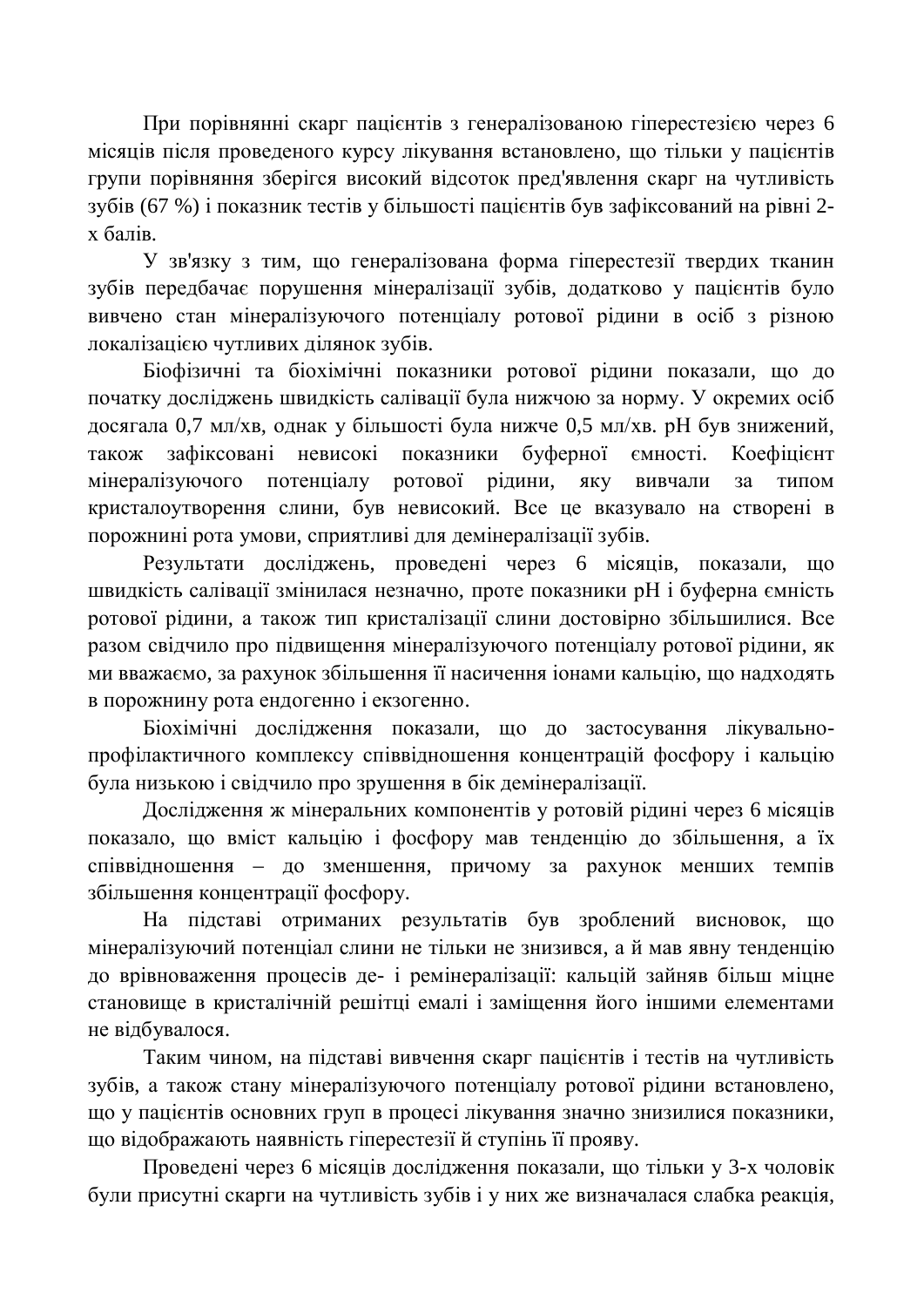яка не перевищує 1 бали, на холодовий і тактильний подразник, що не є статично значущим показником.

За результатами досліджень було зроблено висновок, що диференційоване застосування лікувально-профілактичних комплексів, що враховує як поширеність гіперестезії твердих тканин зубів, так і локалізацію процесу, оказує ефективний десенситивний і ремінералізуючий ефект.

### **ВИСНОВКИ**

У дисертації наведене теоретичне узагальнення проведених клінічних досліджень і запропоновано нове вирішення актуальної наукової задачі стоматології, спрямованої на оптимізацію профілактики та лікування гіперестезії зубів шляхом диференційованого підходу, що ґрунтується на поширеності та локалізації процесу.

1. Встановлено, що частота зустрічаємості гіперестезії зубів серед пацієнтів стоматологічного прийому становить до 24 % в рік, з них 58,7 % жінки. Тільки 25 % осіб з гіперестезією зубів періодично отримують професійне лікування. Опитування пацієнтів показало, що наявність гіперестезії зубів впливає на якість життя, при цьому найвищий середній бал склав  $3,3 \pm 0.5$  (за індексом OHRQoL), що свідчить про досить високий негативний вплив на якість життя, поставлений жінками віком 37-65 років.

2. У більшості пацієнтів (49 %) була виявлена гіперестезія твердих тканин зубів середньої тяжкості, і у 15 % - важкого ступеню. У 54,3 % випадків гіперестезія зустрічалася при пошкодженні емалі зубів, і в 45,2 % - при оголенні кореневого дентину. У більшості пацієнтів спостерігалася переважна реакція на 2 подразника – холод (40,5 %) і дотик (31,7 %).

3. Частіше гіперестезія виявлялася у фронтальній групі зубів (35,7 %), ніж в жувальній групі (30,2 %). У 34,1 % випадків чутливими були як жувальна, так i фронтальна група зубів. У 48,4 % випадків гіперчутливими були ділянки, розташовані в пришийковій частини зуба, на 2-му місці по виявленню чутливості був оголений дентин (30,9 %) і потім коронкова частина зуба  $(20,7 \%)$ .

4. Вивчення поширеності гіперестезії твердих тканин зубів показало, що частіше зустрічалася локалізована форма (в процес були залучені від 1 до 8 зубів – поспіль або окремо стоячі зуби на кожній щелепі). Поширена  $(rehepa\text{triso}an\text{a})$  гіперестезія виявлена в 39,7 % випадків, при цьому спостерігалася чутливість більш половини присутніх в порожнині рота зубів.

5. Більшість пацієнтів з гіперестезією твердих тканин зубів мали поєднану стоматологічну патологію, що характеризується ураженням твердих тканин зубів: карієс – 100 %, гіпосалівація – 43 %, генералізований пародонтит з рецесією ясен – 31 % і некаріозні ураження зубів в 29 % випадків. Найчастіше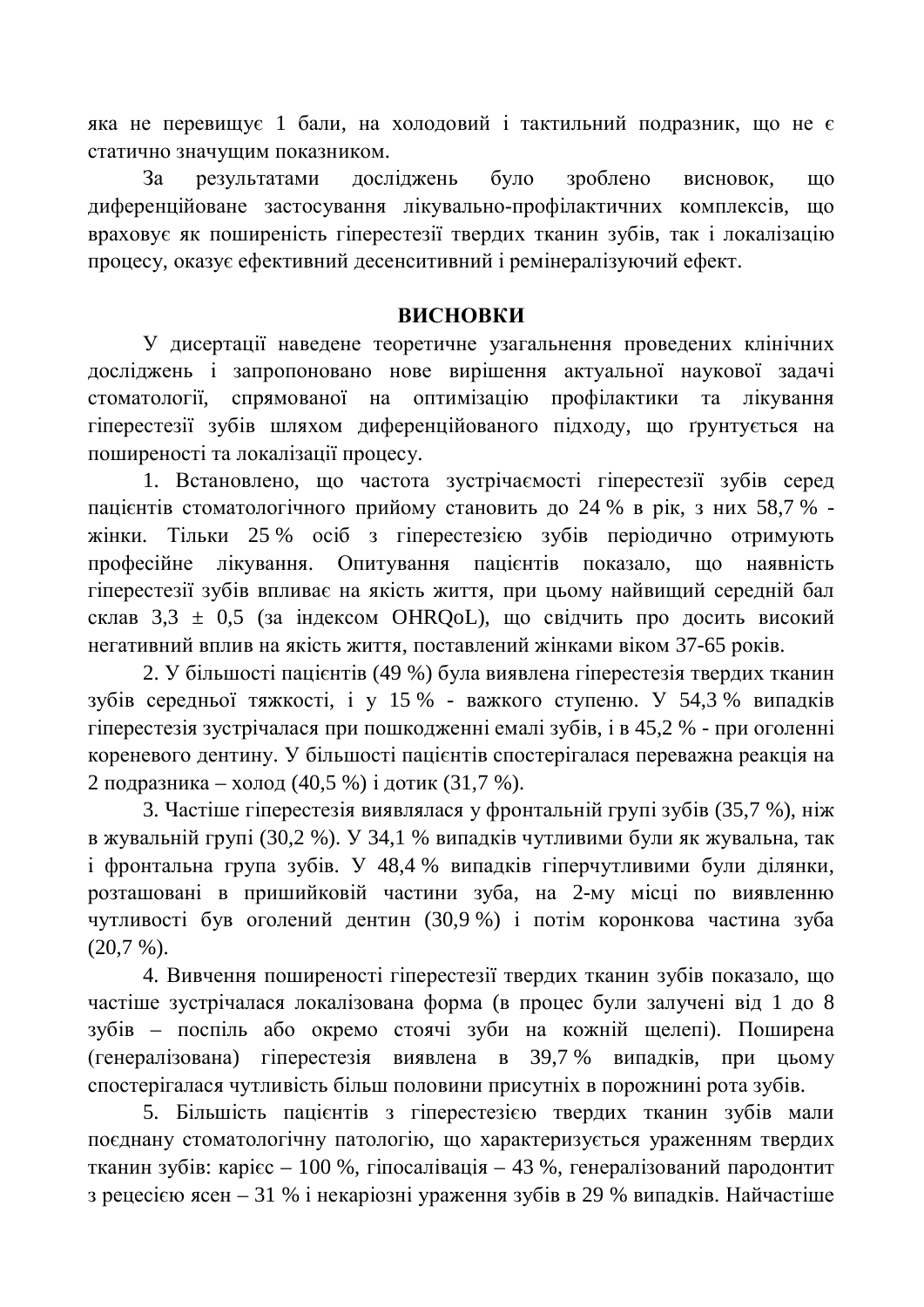в осіб з гіперестезією зубів спостерігалися захворювання алергічного характеру (33,6 % oció), в 20 % – захворювання шлунково-кишкового тракту, в 17 % – ендокринної системи і випадки психоемоційної напруги (в 9 хворих).

6. Запропоновано диференційований підхід до лікування гіперестезії зубів, в основу якого покладено 2 основні позиції: ступінь поширеності процесу і локалізація процесу. При локалізованій гіперестезії твердих тканин зубів лікувально-профілактичний комплекс включав препарати десенситивної і ремінералізуючої лії лля місцевого застосування, при поширеній (генералізованій) гіперестезії – призначення кальційвмісних препаратів всередину для нормалізації мінерального обміну на місцевому та загальному рівні, а також пролонгування курсу місцевої терапії. Клінічна ефективність від застосування комплексів полягала у відсутності реакції на подразники через 6 місяців після лікування, і ремінералізуючій дії (збільшення Са/Р коефіцієнта на 27 %, збільшення ступеня кристалізації слини на 44 %).

## **ɉɊȺɄɌɂɑɇȱɊȿɄɈɆȿɇȾȺɐȱȲ**

Особам з гіперестезією зубів рекомендовано застосування наступних диференційованих лікувально-профілактичних комплексів (табл. 1, 2):

– локалізована гіперестезія з проявами в коронковій частині зубів: лак «Clinpro<sup>™</sup> White Varnish», зубна паста «Colgate Sensitive Enamel Protect», зубна щітка серії «Sensitive»;

– локалізована гіперестезія зубів у осіб з клиноподібними дефектами: захисний лак «Admira Protect», пломбування глибоких дефектів «Admira»;

– локалізована гіперестезія з проявами в кореневій частині зубів: професіональна десенситивна паста «Colgate Sensitive Pro-Relief™», зубна паста «Colgate Sensitive Pro-Relief»;

– генералізована гіперестезія з проявами в коронковій частині зубів: «Кальцид» (табл.), лак «Clinpro<sup>™</sup> White Varnish», Зубна паста «Colgate Sensitive Enamel Protect», зубна шітка серії «Sensitive»;

– генералізована гіперестезія зубів у осіб з клиноподібними дефектами: нанокальцид суспензія (місцево), захисний лак «Admira Protect», пломбування глибоких дефектів «Admira»;

– генералізована гіперестезія з проявами у кореневій частині зубів: комплекс «Кальцемин Адванс», ополіскувач «R.O.C.S.», професіональна десенситивна паста «Colgate Sensitive Pro-Relief™», зубна паста «Colgate Sensitive Pro-Relief».

## СПИСОК ОПУБЛІКОВАНИХ РОБІТ ЗА ТЕМОЮ ДИСЕРТАЦІЇ

1. Терешина Т. П. Социологические аспекты проблемы гиперестезии зубов / Т. П. Терешина, О. В. Зубачик // Вісник проблем біології і медицини. -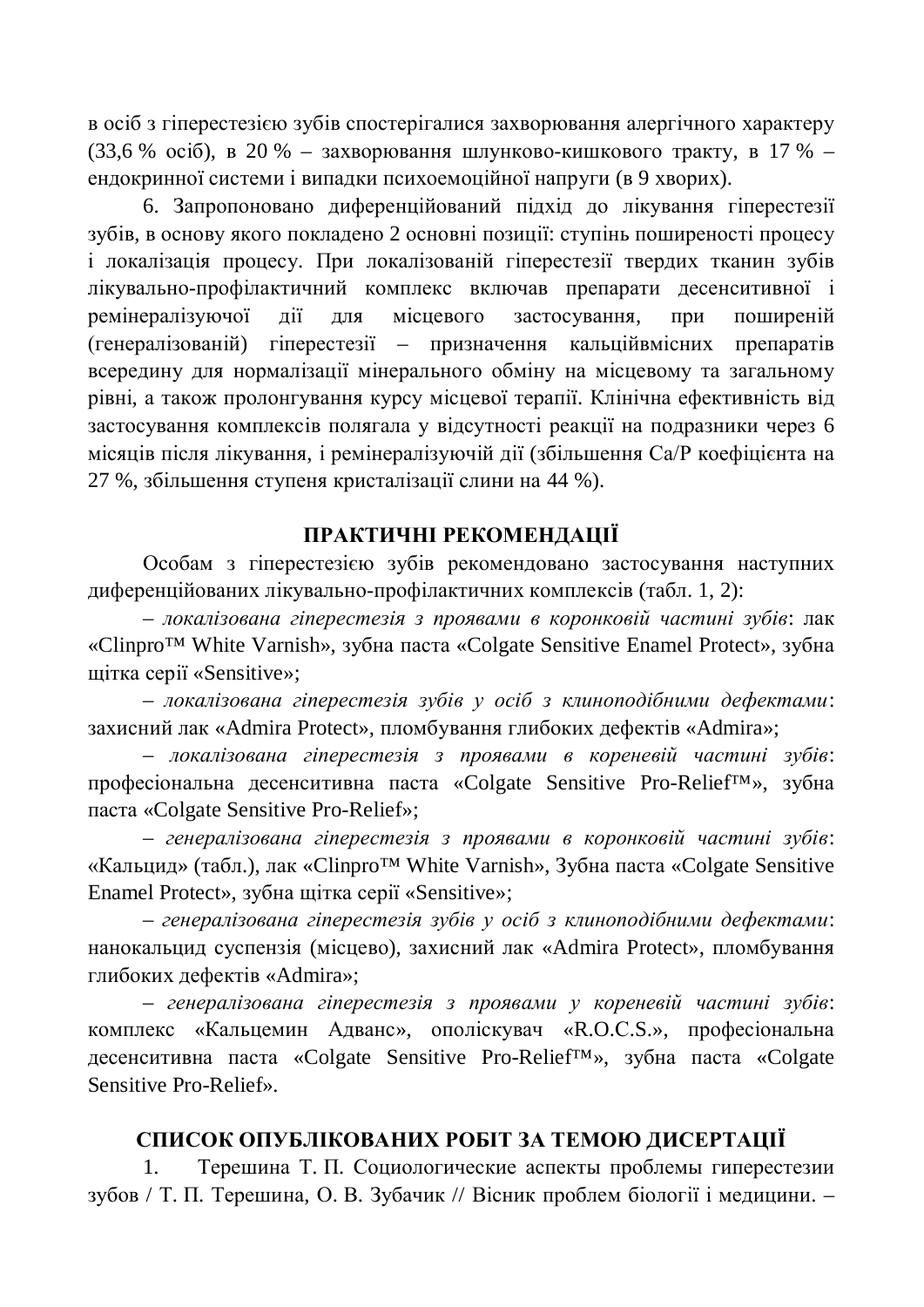2014. – Вип. 4, Том 2 (114). – С. 337-340. *Участь здобувача полятає у проведенні* клінічних досліджень, аналізі отриманих даних, написанні статті.

2. Зубачик О. В. Специфичность проявления гиперчувствительности при разных дефектах зуба / О.В. Зубачик // Вісник проблем біології і медицини. – 2014. – Вип. 4, Том 4 (116). – С. 333-336.

3. Бабеня А. А. Соматический и стоматологический статус у лиц с гиперестезией зубов / А. А. Бабеня, О. В. Зубачик // Інновації в стоматології. -2014. – № 3 (5). – С. 37-39. Участь здобувача полятає у проведенні клінічних  $\partial$ осліджень, аналізі отриманих даних, написанні статті.

4. Зубачик О.В. Клиническая эффективность применения лечебнопрофилактических комплексов при генерализованной гиперестезии зубов / О. В. Зубачик, М. В. Лисничук // Вісник стоматології. – 2014. – № 4 (89). – С. 21-24. Участь здобувача полятає у проведенні клінічних досліджень, аналізі  $\delta$ *отриманих даних, написанні статті.* 

5. Зубачик О.В. Изучение некоторых особенностей проявления гиперчувствительности зубов / О.В. Зубачик // Медицинские новости  $($ Беларусь). – 2014. – № 11. – С. 94-95.

6. Зубачик О. В. Частота поширеності гіперчутливості зубів у стоматологічних хворих на амбулаторному прийомі / О.В. Зубачик // Контроверсійні питання сучасної клінічної медицини : 2-га загальноуніверситетська науково-практична конференція молодих вчених і спеціалістів. м. Львів, 15-17 травня 2013 р. : тези допов. – Львів, 2013. – С. 112-113.

7. Зубачик О.В. Состояние минерализующего потенциала ротовой жидкости у лиц с генерализованной гиперестезией зубов / О.В. Зубачик // Інновації в стоматології (Досягнення науки і практики в стоматології: наук.практ. конф., м. Одеса, 23-24 жовтня 2014 р. : тези допов.). – 2014. – № 3 (5). – ɋ. 156.

## **AHOTALIJA**

# Зубачик О.В. Клініко-лабораторне обґрунтування диференційованого підходу до лікування і профілактики гіперестезії зубів. – Рукопис.

Дисертація на здобуття наукового ступеня кандидата медичних наук за спеціальністю 14.01.22 – стоматологія. Державна установа «Інститут стоматології НАМН України», Одеса, 2016.

Вперше проведено дослідження з вивчення соціологічних аспектів проблеми, що стосується гіперестезії твердих тканин зубів, та встановлено, що тільки 28 % осіб з підвищеною чутливістю зубів відвідували стоматолога для усунення болю і 25 % з них отримували професійне лікування. 81 % опитаних вказали, що гіперестезія зубів доставляє їм серйозні незручності, але, разом з тим, не завжди є мотивацією для відвідування стоматолога.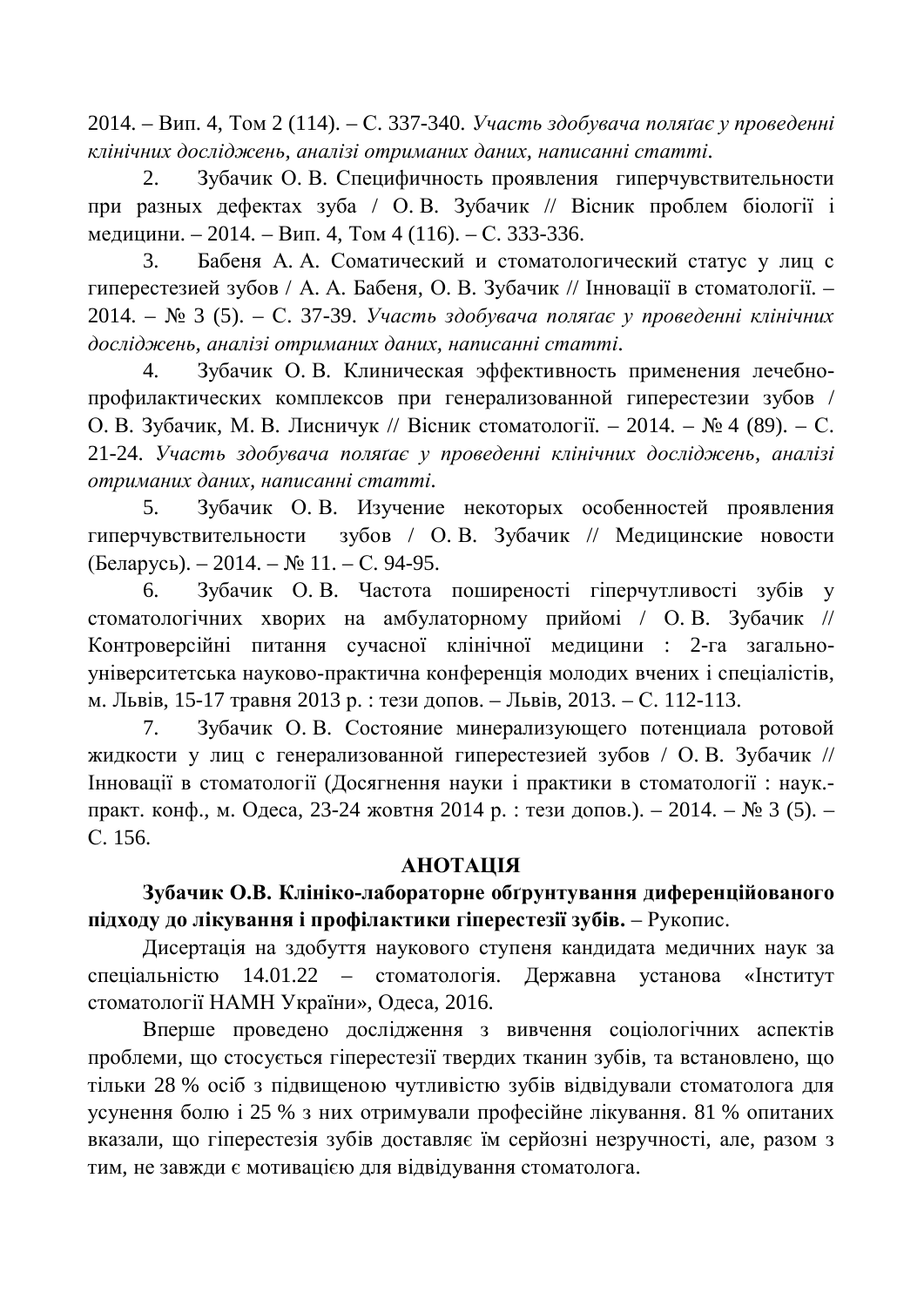Вивчено соматичний і стоматологічний статус пацієнтів з гіперестезією твердих тканин зубів і встановлено, що в 100 % осіб спостерігається карієс зубів, на 2-му місці – гіпосалівація, потім генералізований пародонтит з рецесією ясен і некаріозні ураження зубів. Виявлено 21 % осіб, що регулярно відбілюють зуби, а також випадки рецесії ясен, не пов'язані із захворюваннями пародонту. В структурі соматичних захворювань найчастіше зустрічалися захворюваннями алергічного характеру, потім захворювання шлунковокишкового тракту, ендокринної системи, а також були присутні випадки розвитку гіперестезії при психоемоційному напруженні.

Розроблено принцип підходу до лікування гіперестезії зубів, що враховує причини і механізм розвитку гіперчутливості, а також локалізацію і поширеність процесу. Лікування локалізованої форми засновано на наданні подвійного ефекту: десенситалізація і запечатування дентинних канальців, що передбачає застосування десенсетивних і ремінералізуючих засобів. При генералізованій гіперестезії основою лікування є нормалізація мінерального обміну на рівні всього організму.

Результати клінічної апробації показали, що диференційоване застосування розроблених лікувально-профілактичних комплексів протягом 6 місяців, що враховує як поширеність гіперестезії, так і локалізацію процесу, оказує ефективний вплив, що полягає в десенситивній дії (100 % відсутність больової чутливості зубів) і ремінералізуючому ефекті (збільшення вмісту кальцію в слині на 26 %).

Ключові слова: гіперестезія зубів, лікування, диференційований підхід, лікувально-профілактичний комплекс.

#### **МИЛАТОННА**

## Зубачик О.В. Клинико-лабораторное обоснование дифференцирован**ного подхода к лечению и профилактике гиперестезии зубов.** – Рукопись.

Диссертация на соискание научной степени кандидата медицинских наук по специальности 14.01.22 – стоматология. Государственное учреждение «Институт стоматологии НАМН Украины», Одесса, 2016.

Впервые проведены исследования по изучению социологических аспектов проблемы, касающихся гиперестезии зубов, и установлено, что только 28% лиц с повышенной чувствительностью зубов посещали стоматолога по прямому назначению и 25% из них - получали профессиональное лечение. 81% опрошенных указали, что гиперестезия зубов доставляет им серьезные неудобства, но, вместе с тем, не всегда является мотивацией для посещения стоматолога.

У большинства пациентов (49 %) была выявлена гиперестезия средней тяжести, и у 15% - тяжелая степень. В 54,3 % случаев гиперестезия встречалась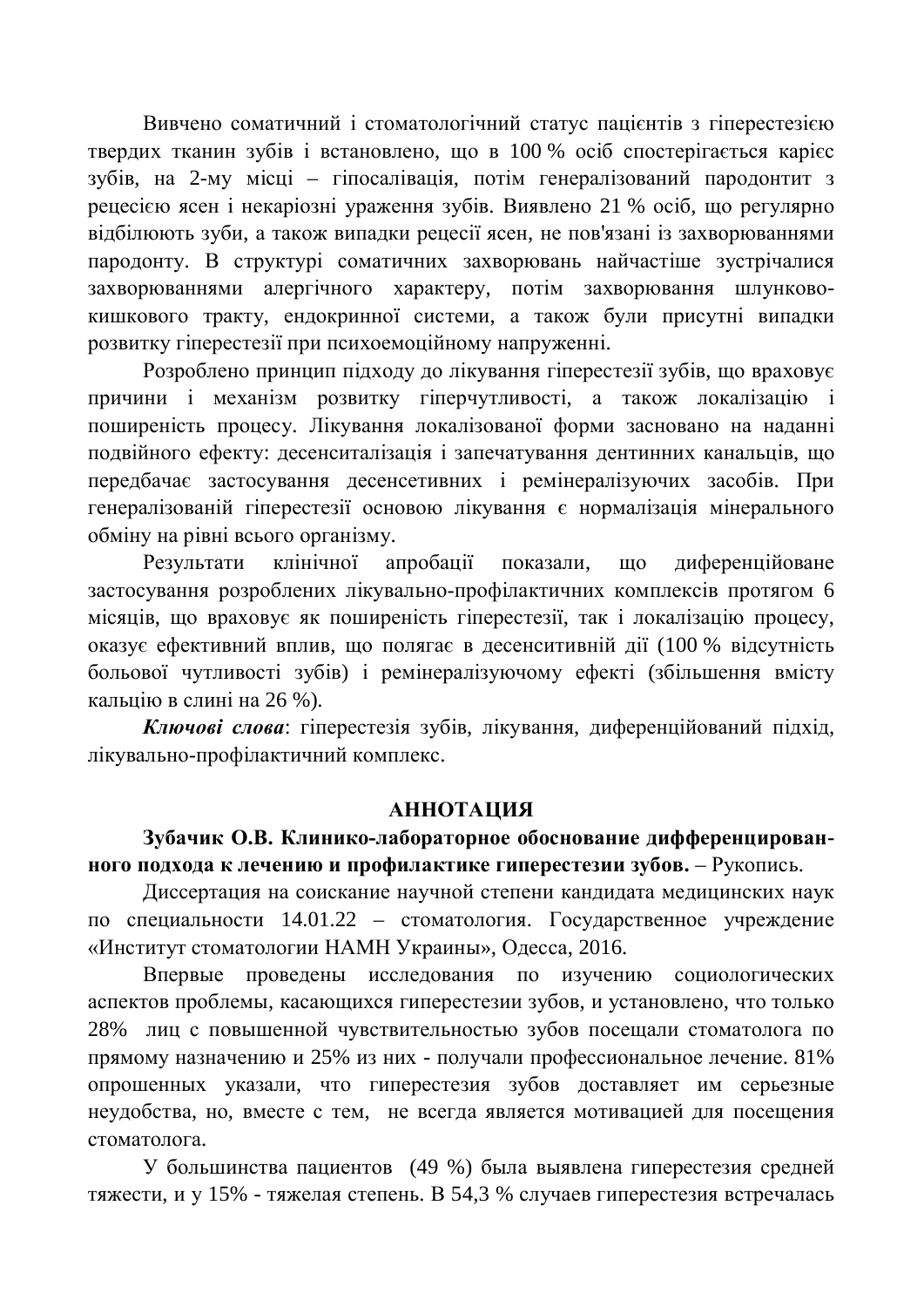при повреждении эмали зубов, и в 45,2 % - при оголении корневого дентина. У большинства пациентов наблюдалась преимущественная реакция на 2 раздражителя – холод (40.5%) и прикосновение (31.7%).

Чаще гиперестезия выявлялась во фронтальной группе зубов (35,7 %), нежели в жевательной группе (30,2 %). В 34,1 % случаев чувствительными были как жевательная, так и фронтальная группа зубов. В 48,4% случаев гиперчувствительными являлись участки, расположенные в пришеечной части зуба, на 2-м месте по выявлению чувствительности был оголенный дентин (30,9 %) и затем коронковая часть зуба  $(20,7,8)$ .

Изучение распространенности гиперестезии зубов показало, что чаще встречалась локализованная форма (в процесс были вовлечены от 1 до 8 зубов – подряд либо отдельно стоящие зубы на каждой челюсти). Генерализованный процесс зафиксирован в 39,7 % случаев и наблюдалась чувствительность более  $\frac{1}{2}$  присутствующих в полости рта зубов

Изучен соматический и стоматологический статус пациентов с гиперестезией зубов и установлено, что в 100 % случаев наблюдается кариес зубов, на 2-м месте - гипосаливация, затем пародонтит с рецессией десны и некариозные поражения зубов, выявлен 21 % лиц, регулярно отбеливающих зубы, а также случаи рецессии десны, не связанные с заболеваниями пародонта. Из соматических заболеваний чаще всего встречались заболеваниями аллергического характера, затем – заболевания ЖКТ, эндокринной системы, а также присутствовали случаи развития гиперестезии при психоэмоциональном напряжении.

Разработан принцип подхода к лечению гиперестезии зубов, учитывающий причины и механизм развития гиперчувствительности, а также локализацию и распространенность процесса. Лечение локализованной формы основано на оказании двойного эффекта: десенситализация и запечатывание дентинных канальцев, что предусматривает применение десенсетивных и реминерализующих средств. При генерализованной гиперестезии основой лечения является нормализация минерального обмена на уровне всего организма.

Результаты клинической апробации показали, что дифференцированное применение лечебно-профилактических комплексов в течение 6 месяцев, учитывающее как распространенность гиперестезии, так и локализацию процесса, оказало эффективное действие, заключающееся в десенсенситивном действии (100%-ное отсутствие болевой чувствительности зубов) и реминерализующем эффекте (увеличение содержания кальция в слюне на 26%).

Обозначен разный подход к лечению гиперестезии коронковой части зуба и корневого дентина, а также к распространенности процесса: